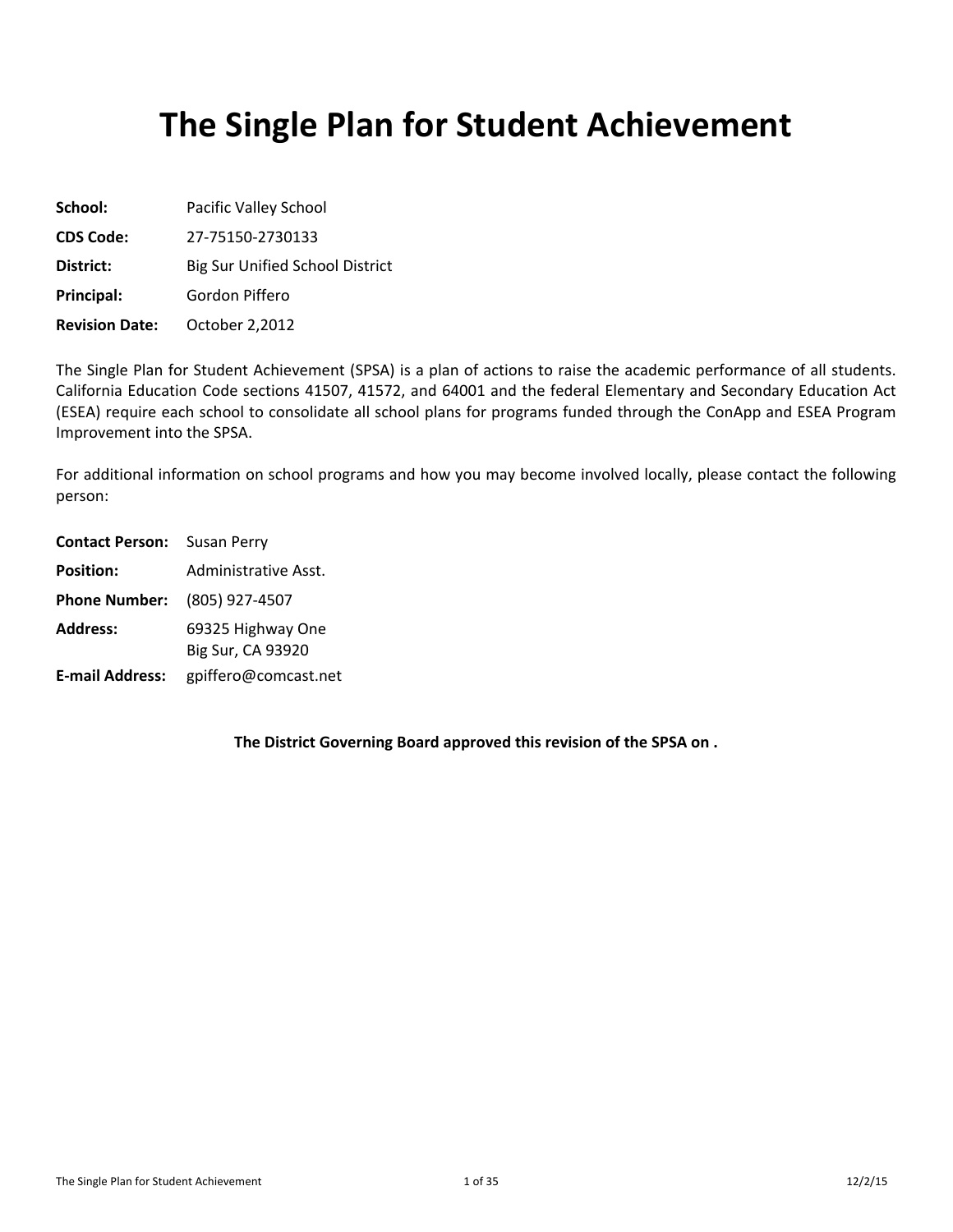# **Table of Contents**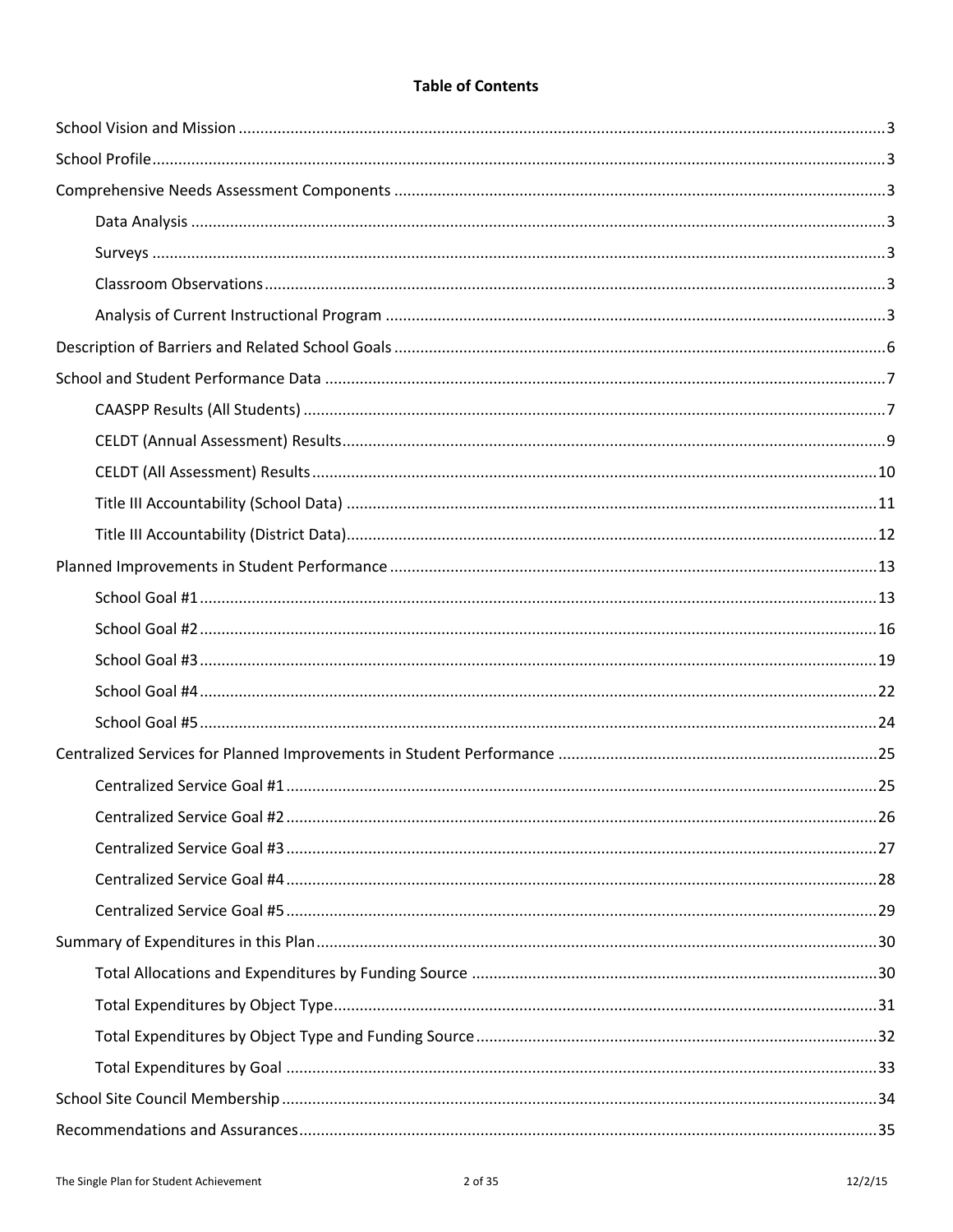### **School Vision and Mission**

**Pacific Valley School's Vision and Mission Statements**

**School Profile**

### **Comprehensive Needs Assessment Components**

#### **Data Analysis**

Please refer to the School and Student Performance Data section where an analysis is provided.

#### **Surveys**

This section provides a description of surveys (i.e., Student, Parent, Teacher) used during the school-year, and a summary of results from the survey(s).

#### **Classroom Observations**

This section provides a description of types and frequency of classroom observations conducted during the school-year and a summary of findings.

#### **Analysis of Current Instructional Program**

The following statements are derived from the Elementary and Secondary Education Act (ESEA) of 1965 and Essential Program Components (EPCs). In conjunction with the needs assessments, these categories may be used to discuss and develop critical findings that characterize current instructional practice for numerically significant subgroups as well as individual students who are:

- Not meeting performance goals
- Meeting performance goals
- Exceeding performance goals

Discussion of each of these statements should result in succinct and focused findings based on verifiable facts. Avoid vague or general descriptions. Each successive school plan should examine the status of these findings and note progress made. Special consideration should be given to any practices, policies, or procedures found to be noncompliant through ongoing monitoring of categorical programs.

#### Standards, Assessment, and Accountability

1. Use of state and local assessments to modify instruction and improve student achievement (ESEA)

Comprehensive assessment and analysis of data Evaluation of improvement stratgies Ongoing monitoring and revision Assessment results available to parents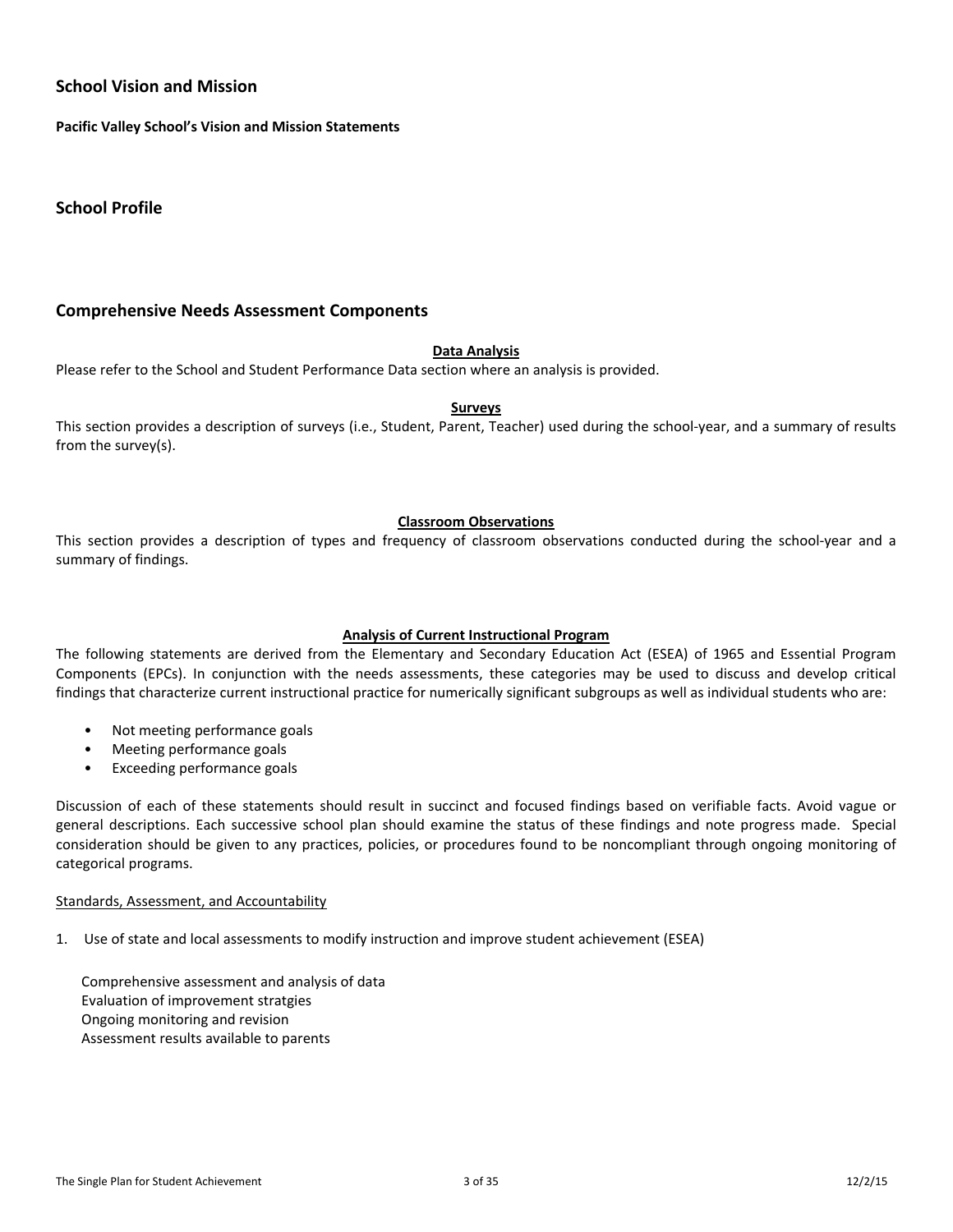2. Use of data to monitor student progress on curriculum-embedded assessments and modify instruction (EPC)

#### Staffing and Professional Development

- 3. Status of meeting requirements for highly qualified staff (ESEA)
- 4. Sufficiency of credentialed teachers and teacher professional development (e.g., access to instructional materials training on SBE-adopted instructional materials) (EPC)
- 5. Alignment of staff development to content standards, assessed student performance, and professional needs (ESEA)

Provide staff development Budget 10% of Title I for staff development Provide highly qualified staff Distribute experienced teachers

- 6. Ongoing instructional assistance and support for teachers (e.g., use of content experts and instructional coaches) (EPC)
- 7. Teacher collaboration by grade level (kindergarten through grade eight [K–8]) and department (grades nine through twelve) (EPC)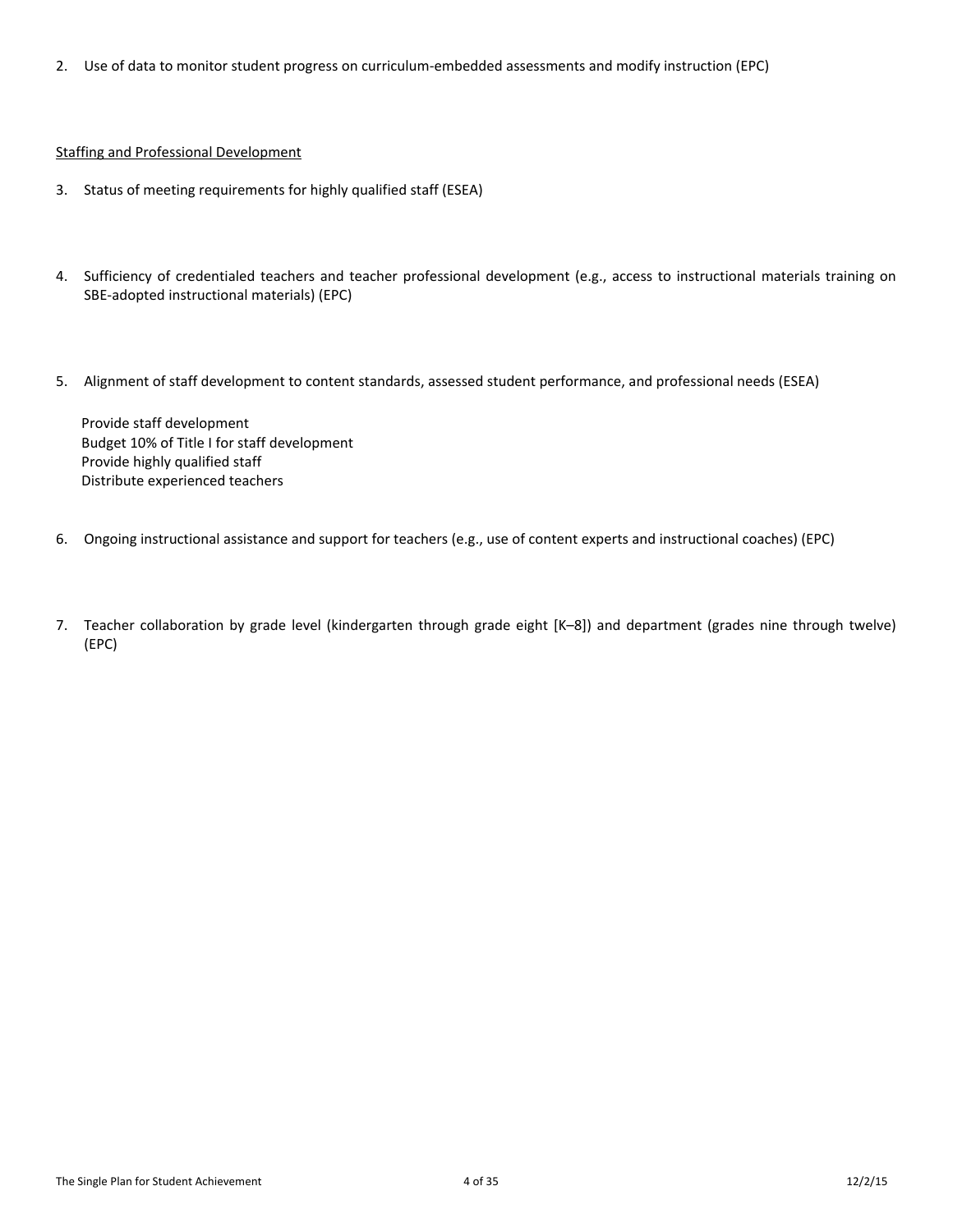#### Teaching and Learning

8. Alignment of curriculum, instruction, and materials to content and performance standards (ESEA)

Goals based on performance

Define objectives

Steps to intended outcomes

Account for all services

Provide strategies responsive to student needs

Describe reform strategies that:

- Allow all to meet/exceed standards;
- Are effective, research based;
- Strengthen core academics;
- Address under-served populations;
- Provide effective, timely assistance;-Increase learning time
- Meet needs of low-performing students
- Involve teachers in academic assessments
- Coordinate state and federal programs
- Transition from preschool

Provide an environment conducive to learning

Enable continuous progress

Acquire basic skills, literacy

Align curriculum, strategies, and materials with state standards or law

Provide high school career preparation

9. Adherence to recommended instructional minutes for reading/language arts and mathematics (K–8) (EPC)

10. Lesson pacing schedule (K–8) and master schedule flexibility for sufficient numbers of intervention courses (EPC)

11. Availability of standards-based instructional materials appropriate to all student groups (ESEA)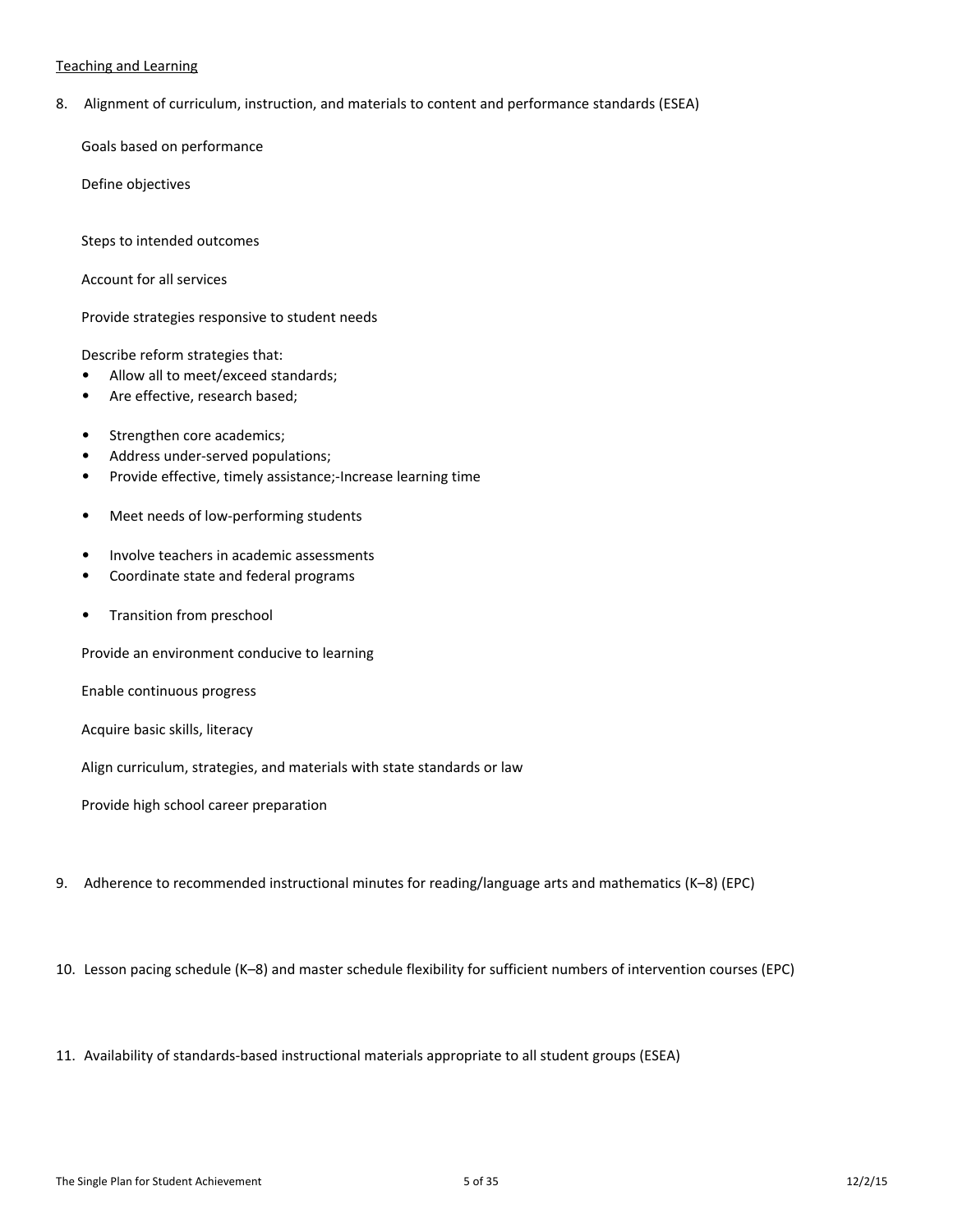12. Use of SBE-adopted and standards-aligned instructional materials, including intervention materials, and for high school students, access to standards-aligned core courses (EPC)

#### Opportunity and Equal Educational Access

13. Services provided by the regular program that enable underperforming students to meet standards (ESEA)

Describe instruction for at-risk students Describe the help for students to meet state standards

Describe auxiliary services for at-risk students

Avoid isolation or segregation

14. Research-based educational practices to raise student achievement

#### Parental Involvement

- 15. Resources available from family, school, district, and community to assist under-achieving students (ESEA)
- 16. Involvement of parents, community representatives, classroom teachers, other school personnel, and students in secondary schools, in the planning, implementation, and evaluation of ConApp programs (5 California Code of Regulations 3932)

Involve parents and community in planning and implementing the school plan. Advisory committee review and reccomendations Written notice of PI status

#### **Funding**

17. Services provided by categorical funds that enable underperforming students to meet standards (ESEA)

Plan includes proposed expenditures to improve academic performance

18. Fiscal support (EPC)

Desrive centralized services expenditures

### **Description of Barriers and Related School Goals**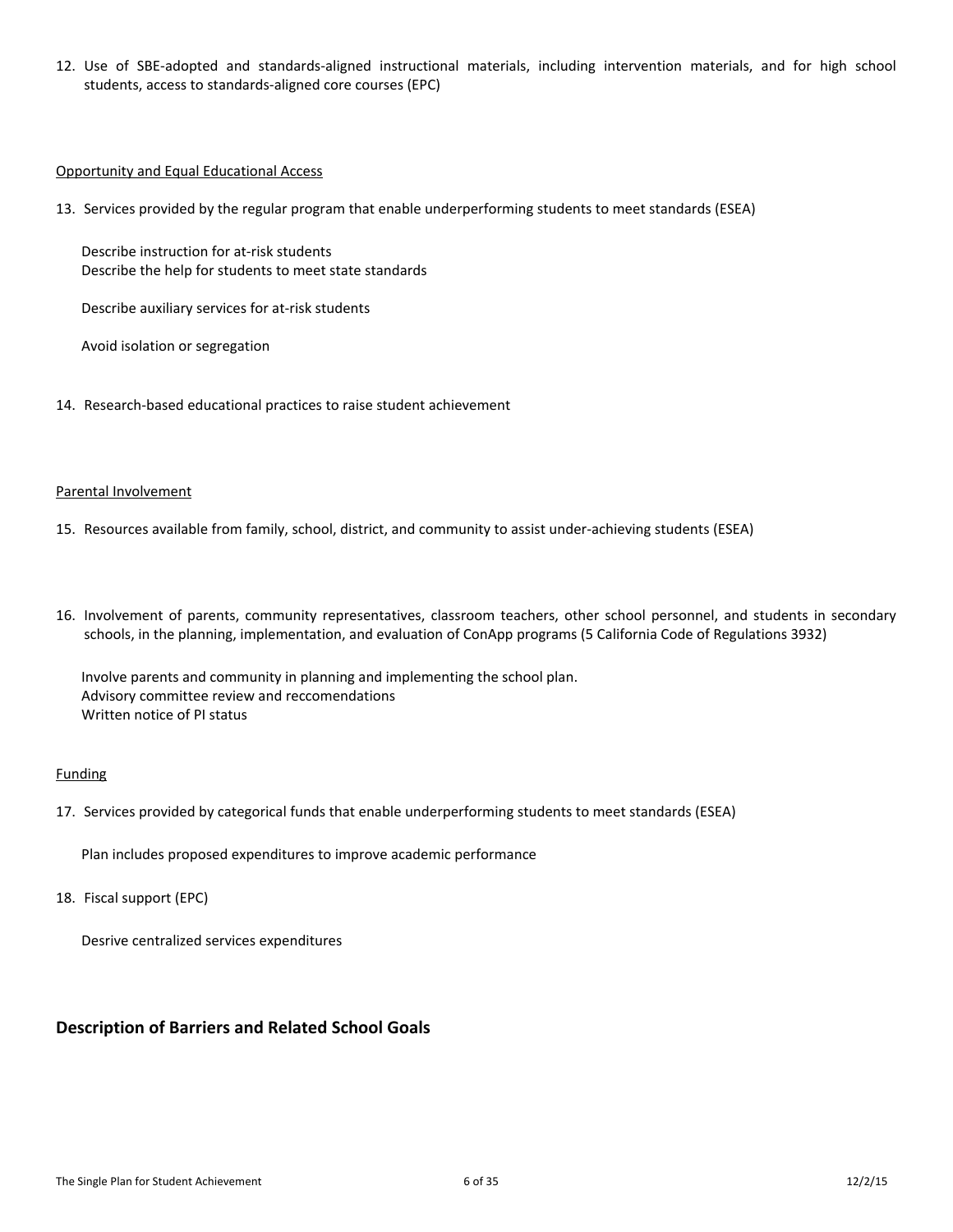## **CAASPP Results (All Students)**

# **English Language Arts/Literacy**

|                    | <b>Overall Achievement</b>       |                                          |                                                             |                                                 |                                   |                                    |                               |                                      |                                   |  |
|--------------------|----------------------------------|------------------------------------------|-------------------------------------------------------------|-------------------------------------------------|-----------------------------------|------------------------------------|-------------------------------|--------------------------------------|-----------------------------------|--|
| <b>Grade Level</b> | # of Students<br><b>Enrolled</b> | # of<br><b>Students</b><br><b>Tested</b> | % of<br><b>Enrolled</b><br><b>Students</b><br><b>Tested</b> | # $of$<br><b>Students</b><br><b>With Scores</b> | <b>Mean Scale</b><br><b>Score</b> | <b>Standard</b><br><b>Exceeded</b> | <b>Standard</b><br><b>Met</b> | <b>Standard</b><br><b>Nearly Met</b> | <b>Standard</b><br><b>Not Met</b> |  |
| Grade 3            | 3                                | 3                                        | 100.0                                                       | 3                                               | $\ast$                            | $\ast$                             | $\ast$                        | $\ast$                               | $\ast$                            |  |
| Grade 4            |                                  |                                          | 100.0                                                       |                                                 | $\ast$                            | $\ast$                             | $\ast$                        | $\ast$                               | $\ast$                            |  |
| Grade 7            |                                  |                                          | 100.0                                                       |                                                 | $\ast$                            | $\ast$                             | $\ast$                        | $\ast$                               | $\ast$                            |  |
| Grade 11           |                                  |                                          | 100.0                                                       | 2                                               | $\ast$                            | $\ast$                             | $\ast$                        | $\ast$                               | $\star$                           |  |
| All Grades         |                                  |                                          | 100.0                                                       |                                                 |                                   | $\ast$                             | $\ast$                        | $\ast$                               |                                   |  |

|            |                                                                  | <b>READING</b>                          |                                 | <b>WRITING</b>                                   |                                         |                                 | <b>LISTENING</b>                                       |                                         |                                 | <b>RESEARCH/INQUIRY</b>                                 |                                         |                                 |  |
|------------|------------------------------------------------------------------|-----------------------------------------|---------------------------------|--------------------------------------------------|-----------------------------------------|---------------------------------|--------------------------------------------------------|-----------------------------------------|---------------------------------|---------------------------------------------------------|-----------------------------------------|---------------------------------|--|
| Grade      | Demonstrating understanding<br>of literary & non-fictional texts |                                         |                                 | <b>Producing clear</b><br>and purposeful writing |                                         |                                 | <b>Demonstrating effective</b><br>communication skills |                                         |                                 | Investigating, analyzing, and<br>presenting information |                                         |                                 |  |
| Level      | Above<br><b>Standard</b>                                         | At or<br><b>Near</b><br><b>Standard</b> | <b>Below</b><br><b>Standard</b> | Above<br><b>Standard</b>                         | At or<br><b>Near</b><br><b>Standard</b> | <b>Below</b><br><b>Standard</b> | Above<br><b>Standard</b>                               | At or<br><b>Near</b><br><b>Standard</b> | <b>Below</b><br><b>Standard</b> | Above<br><b>Standard</b>                                | At or<br><b>Near</b><br><b>Standard</b> | <b>Below</b><br><b>Standard</b> |  |
| Grade 3    | $\ast$                                                           | $\ast$                                  | $\ast$                          | $\ast$                                           | $\ast$                                  | *                               | $\ast$                                                 | $\ast$                                  | $\ast$                          | $\ast$                                                  | $\ast$                                  | $*$                             |  |
| Grade 4    | $\ast$                                                           | $\ast$                                  | $\ast$                          | $\ast$                                           | *                                       | $\ast$                          | $\ast$                                                 | $\ast$                                  | $\ast$                          | $\ast$                                                  | $\ast$                                  | $\ast$                          |  |
| Grade 7    | $\ast$                                                           | $\ast$                                  | $\ast$                          | $\ast$                                           | $\ast$                                  | *                               | $\ast$                                                 | $\ast$                                  | $\ast$                          | $\ast$                                                  | $\ast$                                  | $\ast$                          |  |
| Grade 11   | $\ast$                                                           | $\ast$                                  | $\ast$                          | $\ast$                                           | $\ast$                                  | $\ast$                          | $\ast$                                                 | $\ast$                                  | $\ast$                          | $\ast$                                                  | $\ast$                                  | $\ast$                          |  |
| All Grades | *                                                                | $\ast$                                  | $\ast$                          | $\ast$                                           | $\ast$                                  | *                               | $\ast$                                                 | $\ast$                                  | $\ast$                          | $\ast$                                                  | $\ast$                                  | $*$                             |  |

# **Conclusions based on this data:**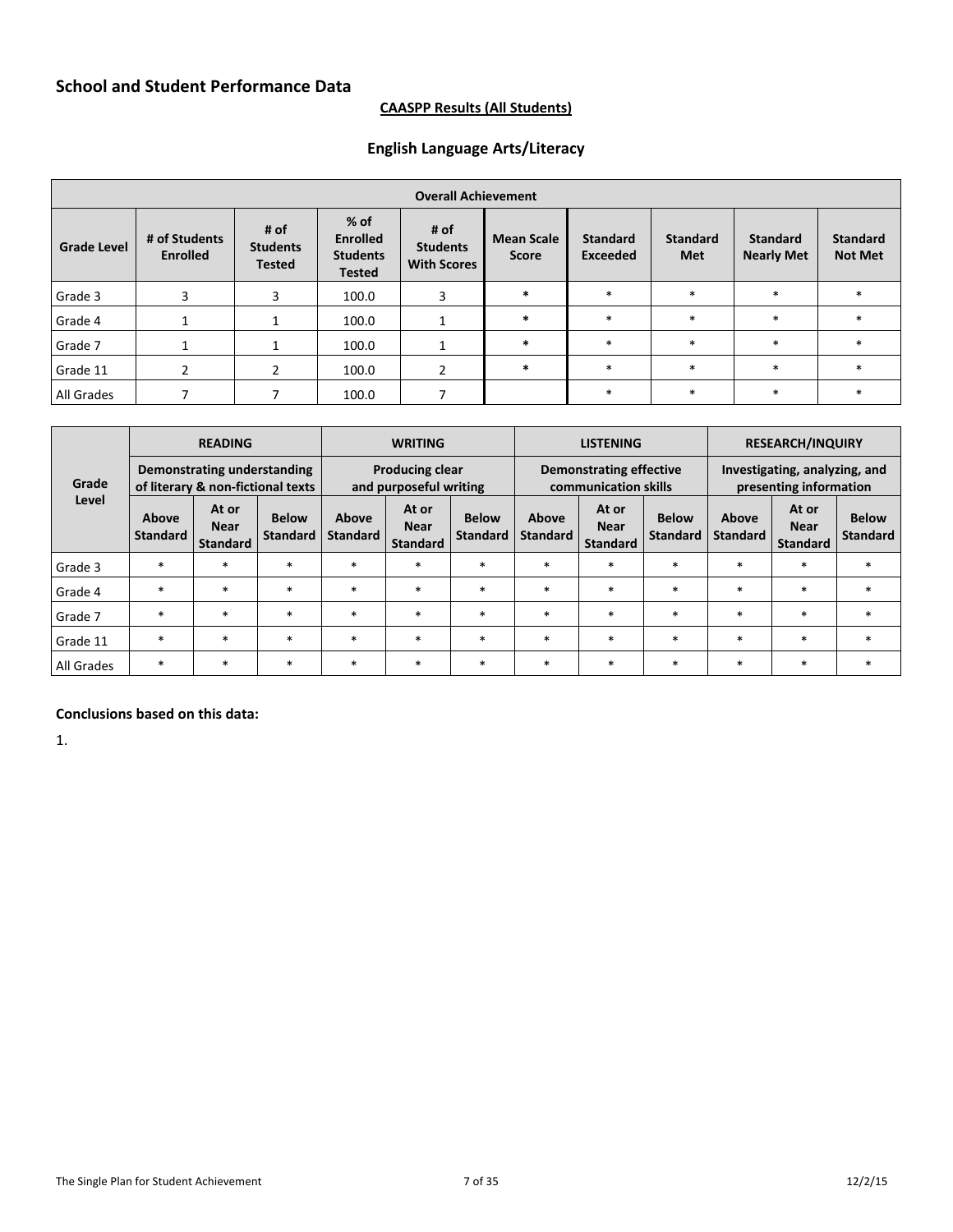# **CAASPP Results (All Students)**

# **Mathematics**

|                    | <b>Overall Achievement</b>       |                                          |                                                               |                                               |                                   |                                    |                               |                                      |                                   |  |
|--------------------|----------------------------------|------------------------------------------|---------------------------------------------------------------|-----------------------------------------------|-----------------------------------|------------------------------------|-------------------------------|--------------------------------------|-----------------------------------|--|
| <b>Grade Level</b> | # of Students<br><b>Enrolled</b> | # of<br><b>Students</b><br><b>Tested</b> | $%$ of<br><b>Enrolled</b><br><b>Students</b><br><b>Tested</b> | # of<br><b>Students</b><br><b>With Scores</b> | <b>Mean Scale</b><br><b>Score</b> | <b>Standard</b><br><b>Exceeded</b> | <b>Standard</b><br><b>Met</b> | <b>Standard</b><br><b>Nearly Met</b> | <b>Standard</b><br><b>Not Met</b> |  |
| Grade 3            | 3                                | 3                                        | 100.0                                                         | 3                                             | $\ast$                            | $\ast$                             | $\ast$                        | $\ast$                               |                                   |  |
| Grade 4            |                                  |                                          | 100.0                                                         |                                               | $\ast$                            | $\ast$                             | $\ast$                        | $\ast$                               |                                   |  |
| Grade 7            |                                  |                                          | 100.0                                                         |                                               | $\ast$                            | $\ast$                             | $\ast$                        | $\ast$                               |                                   |  |
| Grade 11           |                                  |                                          | 100.0                                                         | 2                                             | $\ast$                            | $\ast$                             | $\ast$                        | $\ast$                               |                                   |  |
| All Grades         |                                  |                                          | 100.0                                                         |                                               |                                   | $\ast$                             | $\ast$                        | $\ast$                               | $\ast$                            |  |

|                                                                           | <b>CONCEPTS &amp;</b><br><b>PROCEDURES</b>       |        |                 |                                                                                              | <b>PROBLEM SOLVING &amp;</b><br><b>MODELING/DATA ANALYSIS</b>                              |        | <b>COMMUNICATING</b><br><b>REASONING</b>                     |                               |                                 |  |
|---------------------------------------------------------------------------|--------------------------------------------------|--------|-----------------|----------------------------------------------------------------------------------------------|--------------------------------------------------------------------------------------------|--------|--------------------------------------------------------------|-------------------------------|---------------------------------|--|
| <b>Grade Level</b>                                                        | Applying mathematical concepts and<br>procedures |        |                 |                                                                                              | Using appropriate tools and strategies to<br>solve real world and mathematical<br>problems |        | Demonstrating ability to support<br>mathematical conclusions |                               |                                 |  |
| <b>Below</b><br>Above<br>At or Near<br><b>Standard</b><br><b>Standard</b> |                                                  |        | <b>Standard</b> | <b>Below</b><br>Above<br>At or Near<br><b>Standard</b><br><b>Standard</b><br><b>Standard</b> |                                                                                            |        | Above<br><b>Standard</b>                                     | At or Near<br><b>Standard</b> | <b>Below</b><br><b>Standard</b> |  |
| Grade 3                                                                   | $\ast$                                           | $\ast$ | $\ast$          | $\ast$                                                                                       | $\ast$                                                                                     | $\ast$ | $\ast$                                                       | $\star$                       |                                 |  |
| Grade 4                                                                   | $\ast$                                           | *      | $\ast$          | $\ast$                                                                                       | $\ast$                                                                                     | $\ast$ | $*$                                                          | $\ast$                        |                                 |  |
| Grade 7                                                                   | $\ast$                                           | $\ast$ | $\ast$          | $\ast$                                                                                       | $\ast$                                                                                     | $\ast$ | $\ast$                                                       | $\star$                       |                                 |  |
| Grade 11                                                                  | $\ast$                                           | $\ast$ | $\ast$          | $\ast$                                                                                       | $\ast$                                                                                     | $\ast$ | $\ast$                                                       | $\ast$                        |                                 |  |
| All Grades                                                                | $\ast$                                           | $\ast$ | $\ast$          | $\ast$                                                                                       | $\ast$                                                                                     | $\ast$ | $*$                                                          | $\ast$                        |                                 |  |

### **Conclusions based on this data:**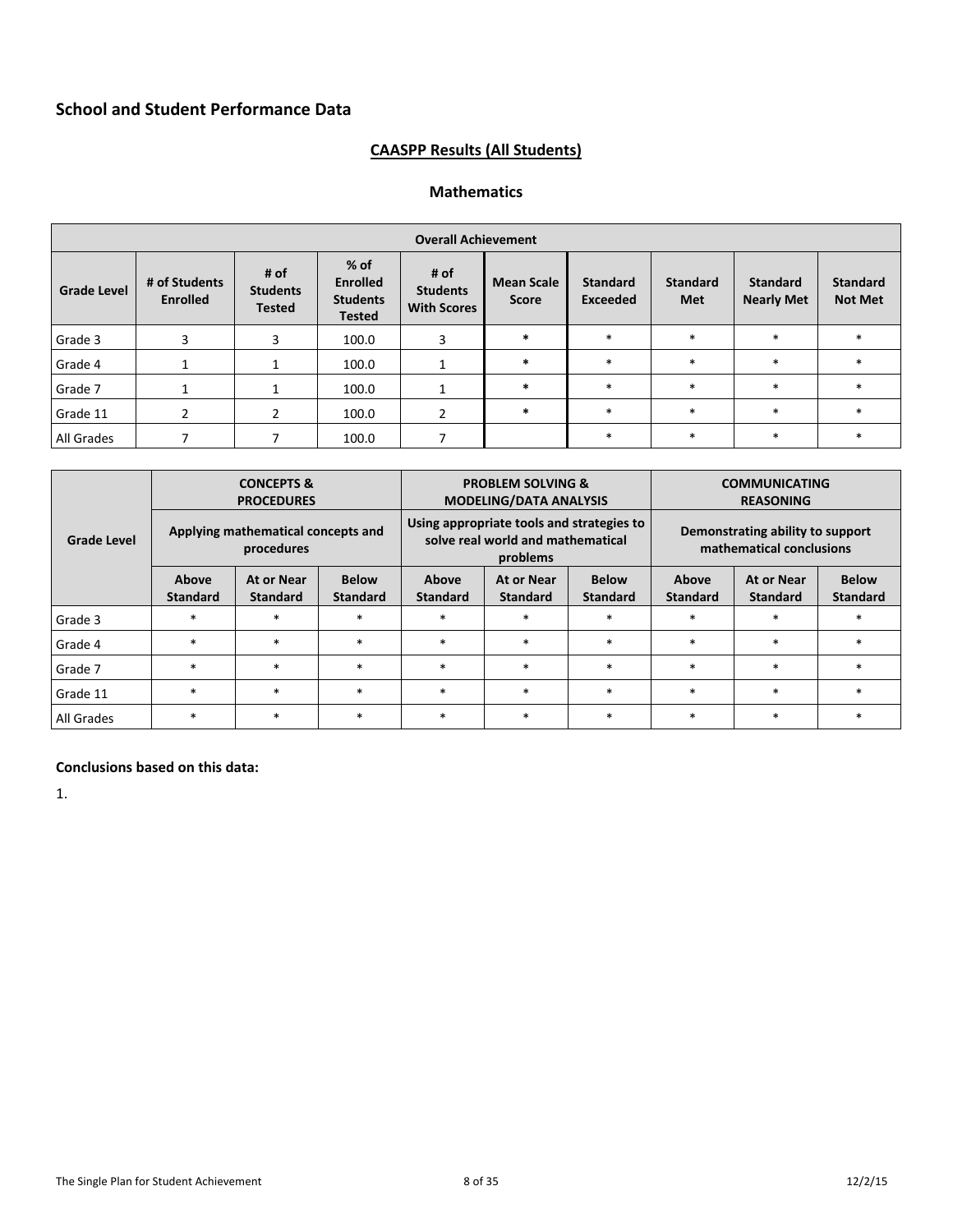|       | 2014-15 CELDT (Annual Assessment) Results |   |                       |   |              |   |                    |   |                  |                      |
|-------|-------------------------------------------|---|-----------------------|---|--------------|---|--------------------|---|------------------|----------------------|
| Grade | <b>Advanced</b>                           |   | <b>Early Advanced</b> |   | Intermediate |   | Early Intermediate |   | <b>Beginning</b> | <b>Number Tested</b> |
|       | %                                         | # | %                     | # | %            | # | %                  | # | %                |                      |

# **CELDT (Annual Assessment) Results**

**Conclusions based on this data:**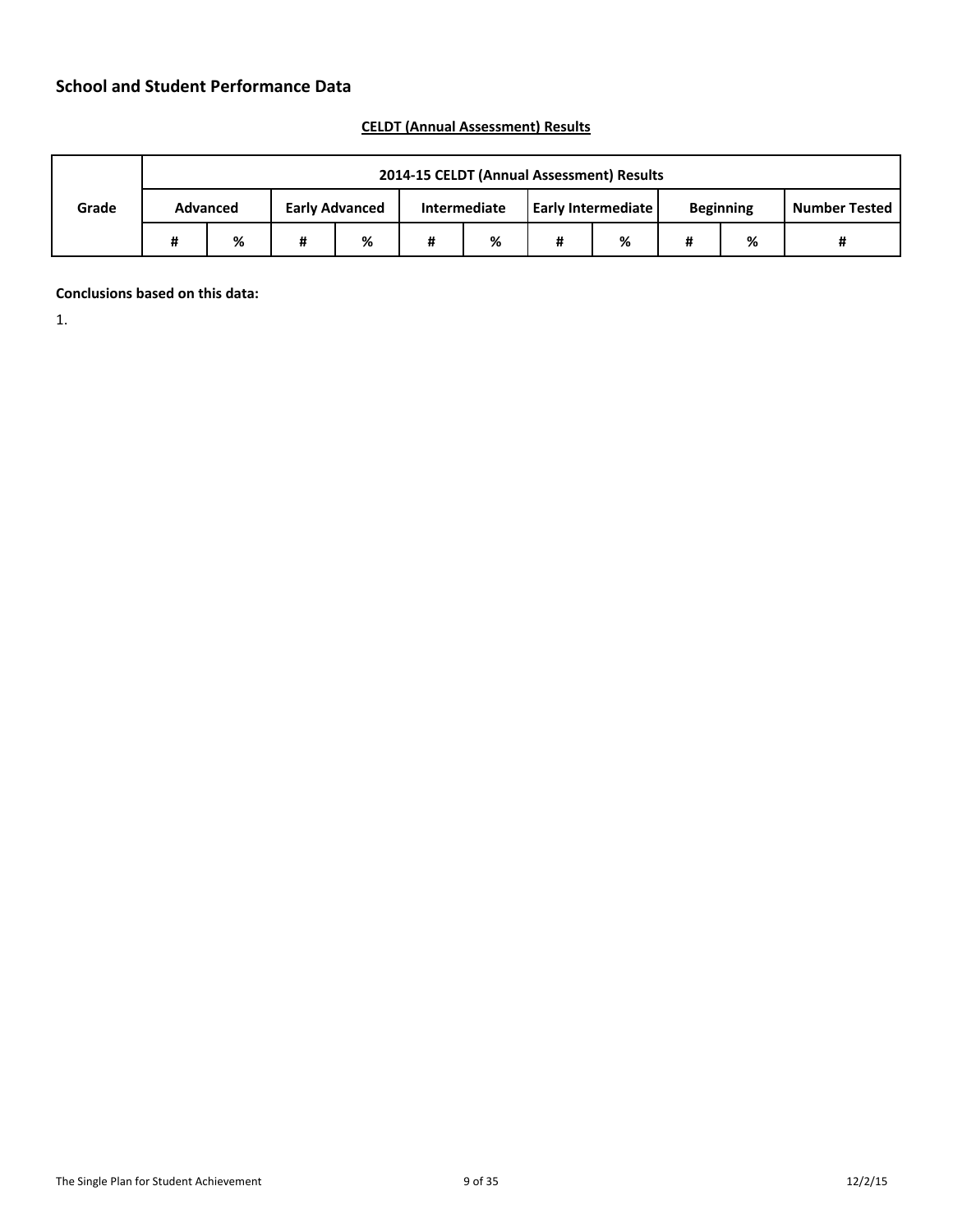|              | 2014-15 CELDT (All Assessment) Results |                 |         |                       |   |              |   |                    |                |                  |                      |
|--------------|----------------------------------------|-----------------|---------|-----------------------|---|--------------|---|--------------------|----------------|------------------|----------------------|
| Grade        |                                        | <b>Advanced</b> |         | <b>Early Advanced</b> |   | Intermediate |   | Early Intermediate |                | <b>Beginning</b> | <b>Number Tested</b> |
|              | #                                      | %               | #       | %                     | # | %            | # | %                  | #              | %                | #                    |
| К            |                                        |                 | ******* | ***                   |   |              |   |                    | ******<br>$**$ | ***              | ********             |
| <b>Total</b> |                                        |                 | ◢       | 50                    |   |              |   |                    | ◢              | 50               |                      |

# **CELDT (All Assessment) Results**

# **Conclusions based on this data:**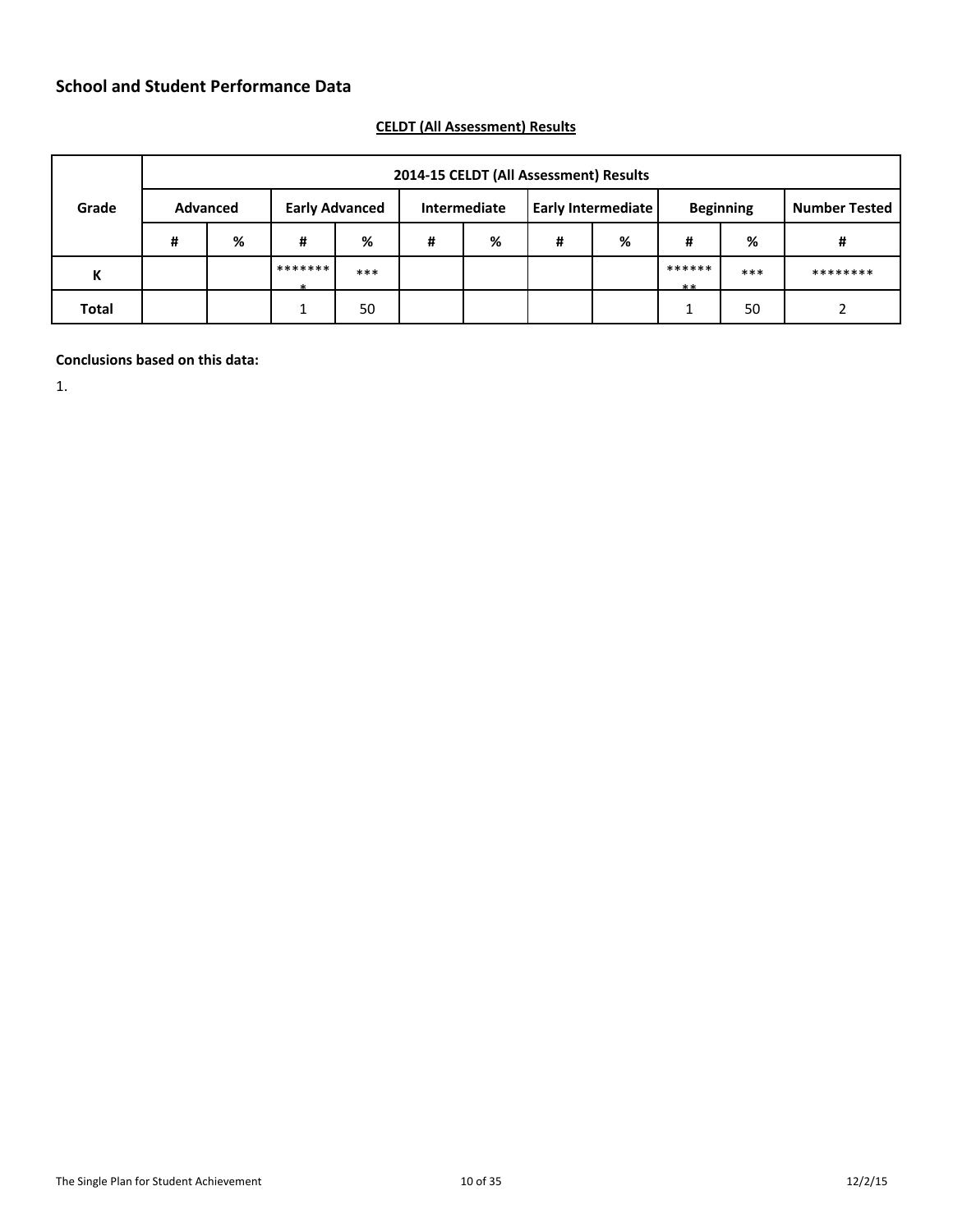# **Title III Accountability (School Data)**

|                              | <b>Annual Growth</b> |         |         |  |  |  |  |  |
|------------------------------|----------------------|---------|---------|--|--|--|--|--|
| AMAO 1                       | 2012-13              | 2013-14 | 2014-15 |  |  |  |  |  |
| Number of Annual Testers     |                      |         |         |  |  |  |  |  |
| Percent with Prior Year Data |                      |         |         |  |  |  |  |  |
| Number in Cohort             |                      |         |         |  |  |  |  |  |
| Number Met                   |                      |         |         |  |  |  |  |  |
| Percent Met                  |                      |         |         |  |  |  |  |  |
| NCLB Target                  | 57.5                 | 59.0    |         |  |  |  |  |  |
| <b>Met Target</b>            |                      |         |         |  |  |  |  |  |

|                    | <b>Attaining English Proficiency</b> |                                |                    |                                |                                |           |  |  |  |  |
|--------------------|--------------------------------------|--------------------------------|--------------------|--------------------------------|--------------------------------|-----------|--|--|--|--|
| AMAO <sub>2</sub>  |                                      | 2012-13                        |                    | 2013-14                        | 2014-15                        |           |  |  |  |  |
|                    |                                      | <b>Years of EL instruction</b> |                    | <b>Years of EL instruction</b> | <b>Years of EL instruction</b> |           |  |  |  |  |
|                    | Less Than 5                          | 5 Or More                      | <b>Less Than 5</b> | 5 Or More                      | Less Than 5                    | 5 Or More |  |  |  |  |
| Number in Cohort   |                                      |                                |                    |                                |                                |           |  |  |  |  |
| Number Met         |                                      |                                |                    |                                |                                |           |  |  |  |  |
| <b>Percent Met</b> |                                      |                                |                    |                                |                                |           |  |  |  |  |
| NCLB Target        | 20.1                                 | 47.0                           | 22.8               | 49.0                           |                                |           |  |  |  |  |
| <b>Met Target</b>  |                                      |                                |                    |                                |                                |           |  |  |  |  |

|                                 |         | Adequate Yearly Progress for English Learner Subgroup |         |  |  |  |  |  |  |  |
|---------------------------------|---------|-------------------------------------------------------|---------|--|--|--|--|--|--|--|
| AMAO <sub>3</sub>               | 2012-13 | 2013-14                                               | 2014-15 |  |  |  |  |  |  |  |
| <b>English-Language Arts</b>    |         |                                                       |         |  |  |  |  |  |  |  |
| Met Participation Rate          |         |                                                       |         |  |  |  |  |  |  |  |
| Met Percent Proficient or Above |         |                                                       |         |  |  |  |  |  |  |  |
| <b>Mathematics</b>              |         |                                                       |         |  |  |  |  |  |  |  |
| Met Participation Rate          |         |                                                       |         |  |  |  |  |  |  |  |
| Met Percent Proficient or Above |         |                                                       |         |  |  |  |  |  |  |  |

# **Conclusions based on this data:**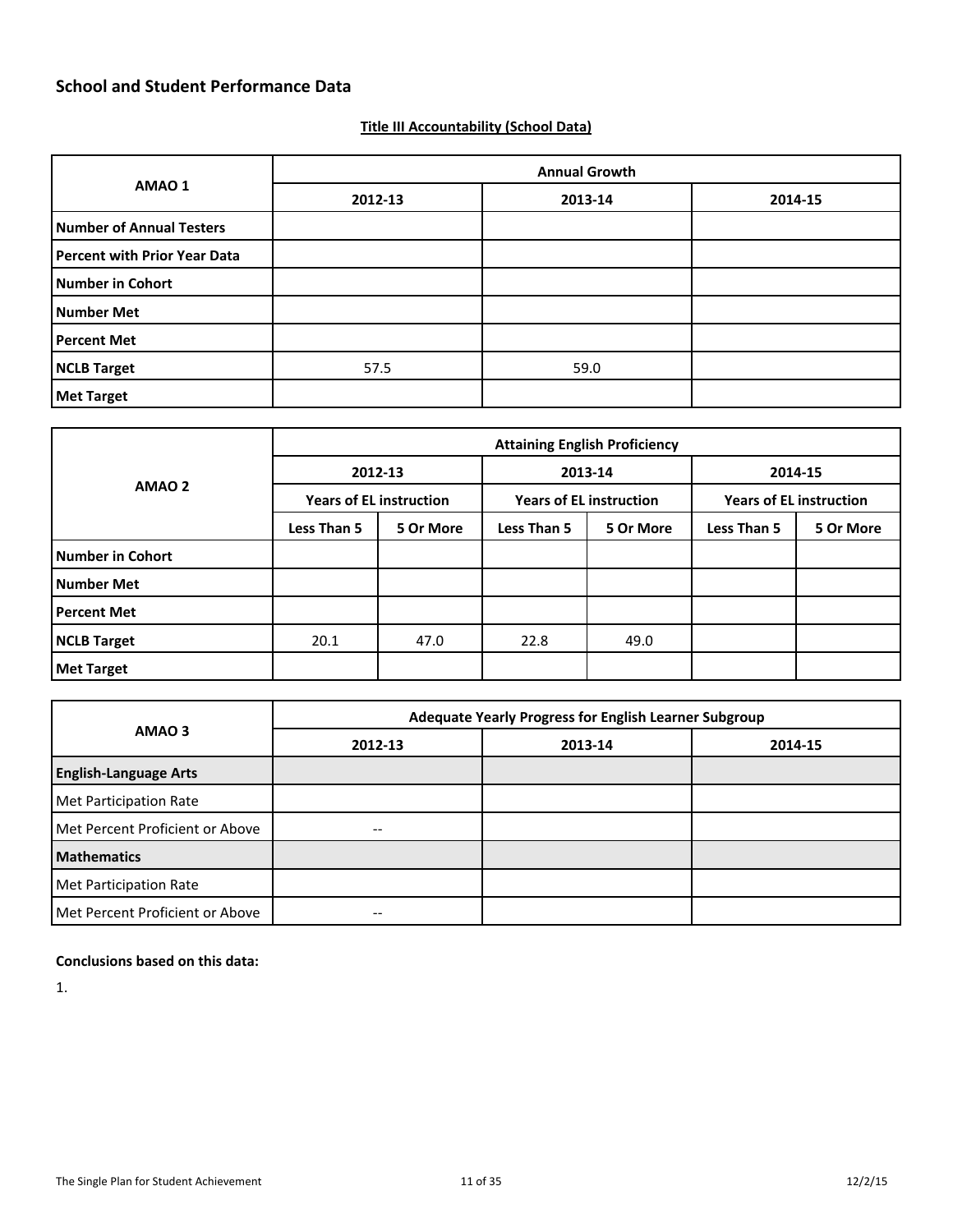### **Title III Accountability (District Data)**

| AMAO 1                              | <b>Annual Growth</b> |         |         |  |  |  |  |
|-------------------------------------|----------------------|---------|---------|--|--|--|--|
|                                     | 2012-13              | 2013-14 | 2014-15 |  |  |  |  |
| <b>Number of Annual Testers</b>     |                      |         |         |  |  |  |  |
| <b>Percent with Prior Year Data</b> |                      |         |         |  |  |  |  |
| <b>Number in Cohort</b>             |                      |         |         |  |  |  |  |
| <b>Number Met</b>                   |                      |         |         |  |  |  |  |
| <b>Percent Met</b>                  |                      |         |         |  |  |  |  |
| <b>NCLB Target</b>                  | 57.5                 | 59.0    |         |  |  |  |  |
| <b>Met Target</b>                   |                      |         |         |  |  |  |  |

| AMAO <sub>2</sub>  | <b>Attaining English Proficiency</b> |           |                                |           |                                |           |  |  |
|--------------------|--------------------------------------|-----------|--------------------------------|-----------|--------------------------------|-----------|--|--|
|                    |                                      | 2012-13   |                                | 2013-14   |                                | 2014-15   |  |  |
|                    | <b>Years of EL instruction</b>       |           | <b>Years of EL instruction</b> |           | <b>Years of EL instruction</b> |           |  |  |
|                    | Less Than 5                          | 5 Or More | <b>Less Than 5</b>             | 5 Or More | Less Than 5                    | 5 Or More |  |  |
| Number in Cohort   |                                      |           |                                |           |                                |           |  |  |
| Number Met         |                                      |           |                                |           |                                |           |  |  |
| <b>Percent Met</b> |                                      |           |                                |           |                                |           |  |  |
| NCLB Target        | 20.1                                 | 47.0      | 22.8                           | 49.0      |                                |           |  |  |
| <b>Met Target</b>  |                                      |           |                                |           |                                |           |  |  |

| AMAO <sub>3</sub>               | Adequate Yearly Progress for English Learner Subgroup at the LEA Level |         |         |  |  |  |  |
|---------------------------------|------------------------------------------------------------------------|---------|---------|--|--|--|--|
|                                 | 2012-13                                                                | 2013-14 | 2014-15 |  |  |  |  |
| <b>English-Language Arts</b>    |                                                                        |         |         |  |  |  |  |
| Met Participation Rate          |                                                                        |         |         |  |  |  |  |
| Met Percent Proficient or Above |                                                                        |         |         |  |  |  |  |
| <b>Mathematics</b>              |                                                                        |         |         |  |  |  |  |
| Met Participation Rate          |                                                                        |         |         |  |  |  |  |
| Met Percent Proficient or Above |                                                                        |         |         |  |  |  |  |
| <b>Met Target for AMAO 3</b>    |                                                                        |         |         |  |  |  |  |

**Conclusions based on this data:**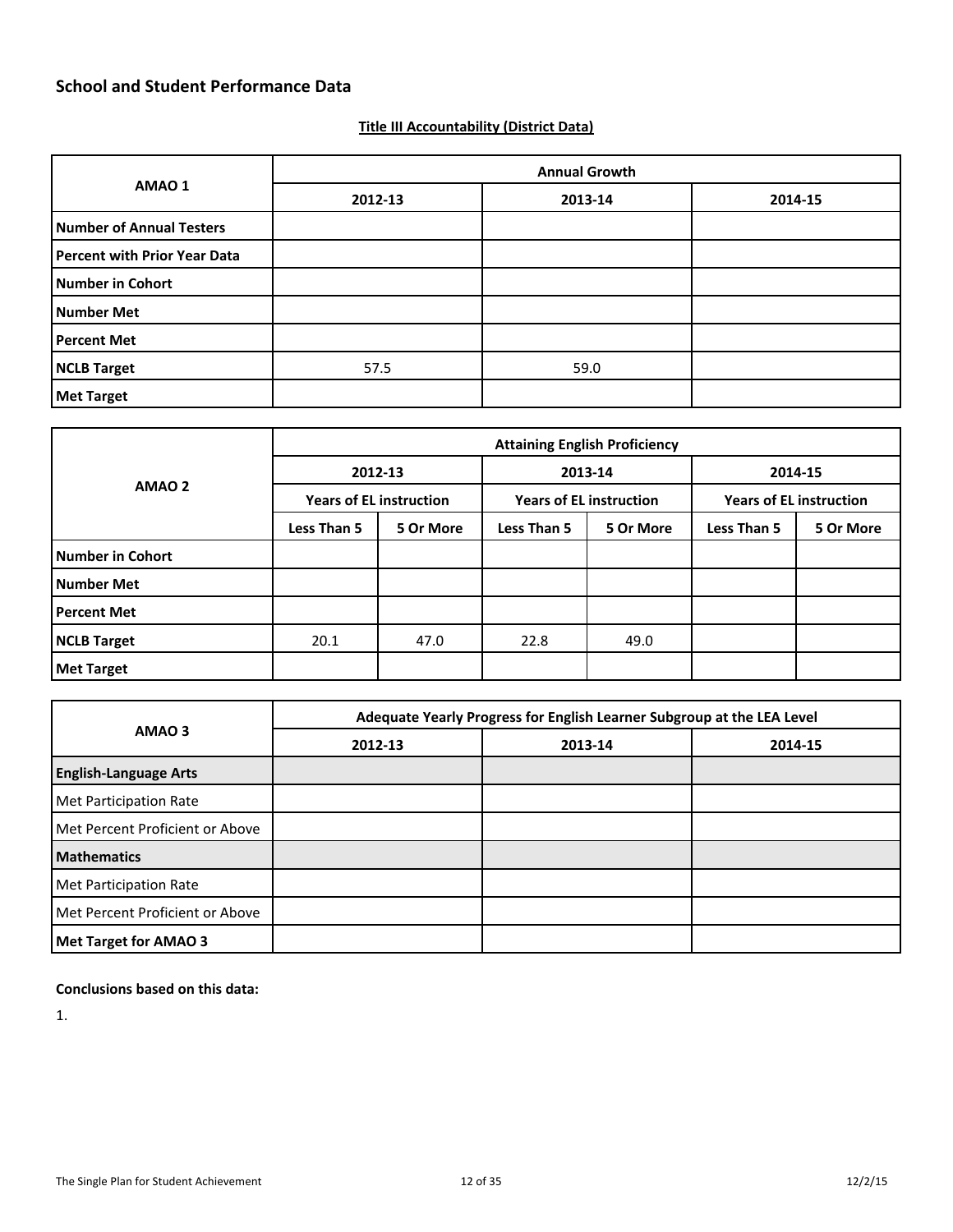#### **School Goal #1**

| <b>SUBJECT:</b>                                                                                                                                                                                                                                                                                                                                                                                                                                                                      |
|--------------------------------------------------------------------------------------------------------------------------------------------------------------------------------------------------------------------------------------------------------------------------------------------------------------------------------------------------------------------------------------------------------------------------------------------------------------------------------------|
| <b>LEA GOAL:</b>                                                                                                                                                                                                                                                                                                                                                                                                                                                                     |
|                                                                                                                                                                                                                                                                                                                                                                                                                                                                                      |
| <b>SCHOOL GOAL #1:</b>                                                                                                                                                                                                                                                                                                                                                                                                                                                               |
| Each student will achieve high academic standards. At a minimum:<br>5% increase of students will attain proficiency or better in English Language Arts by 2008, (75%)<br>5% increase of students will attain proficiency or better in English Language Arts by 2009, (80%)<br>5% increase of students will attain proficiency or better in English Language Arts by 2010, (85%)<br>5% increase of students will attain proficiency or better in English Language Arts by 2011, (90%) |
| Data Used to Form this Goal:                                                                                                                                                                                                                                                                                                                                                                                                                                                         |
|                                                                                                                                                                                                                                                                                                                                                                                                                                                                                      |
| Findings from the Analysis of this Data:                                                                                                                                                                                                                                                                                                                                                                                                                                             |
|                                                                                                                                                                                                                                                                                                                                                                                                                                                                                      |
| How the School will Evaluate the Progress of this Goal:                                                                                                                                                                                                                                                                                                                                                                                                                              |
| Ongoing student work products and informal classroom assessments<br>$\bullet$<br>By January 2009 District will develop and administer Benchmark Assessments<br>$\bullet$<br>Reading Results Assessment in grades K-6<br>$\bullet$<br>4 and 7 grade writing Assessment<br>$\bullet$<br>Content Standards Test (CST's) in grades 2-11<br><b>CAHSEE</b><br>٠<br>Woodcock-Johnson                                                                                                        |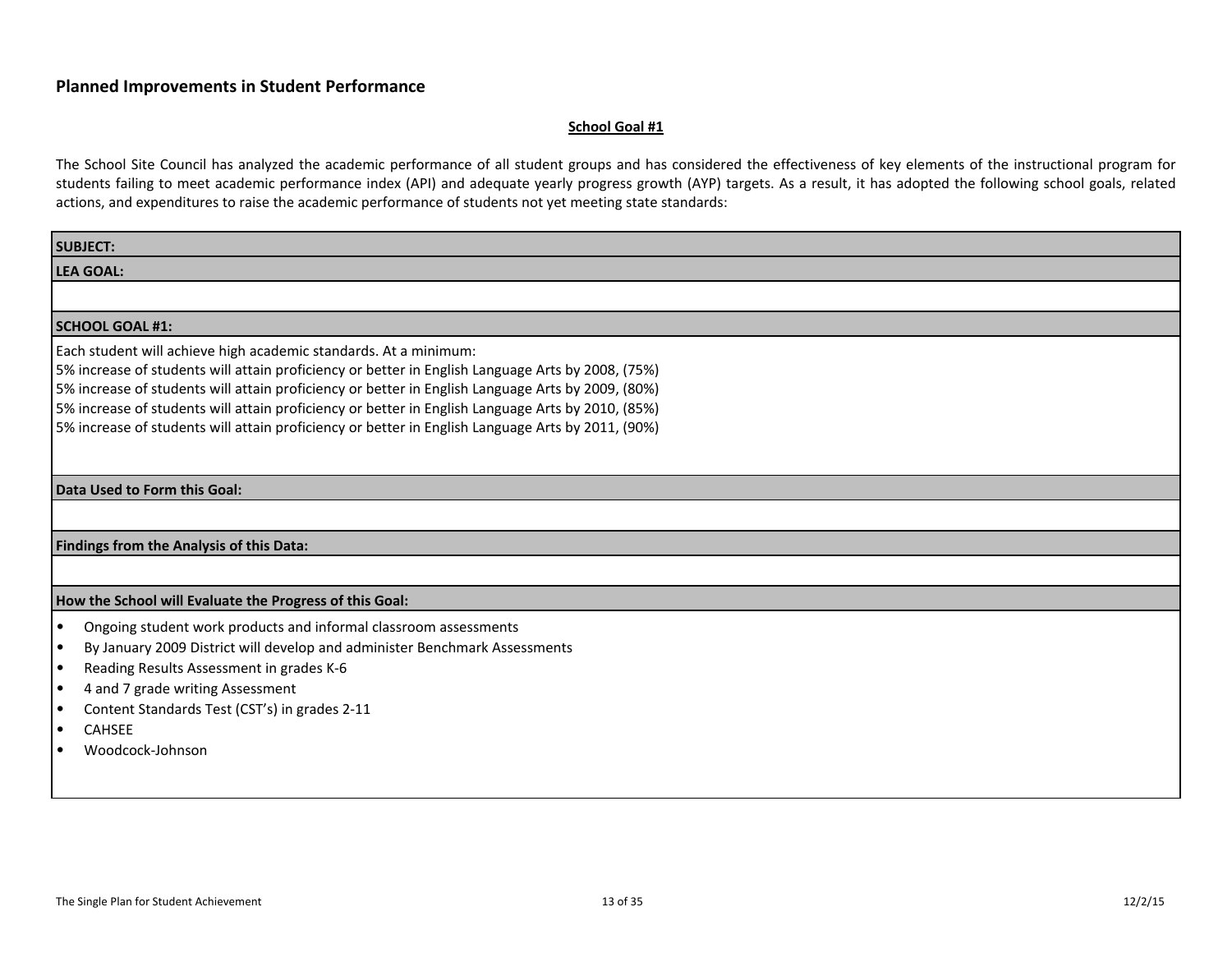| <b>Actions to be Taken</b>                                                                                                                                                                                            |                             | Person(s)   |                    | <b>Proposed Expenditure(s)</b> |                       |               |
|-----------------------------------------------------------------------------------------------------------------------------------------------------------------------------------------------------------------------|-----------------------------|-------------|--------------------|--------------------------------|-----------------------|---------------|
| to Reach This Goal                                                                                                                                                                                                    | <b>Timeline</b>             | Responsible | <b>Description</b> | <b>Type</b>                    | <b>Funding Source</b> | <b>Amount</b> |
| Staff will implement the district-<br>adopted, standards based language<br>arts program, Open Court, on a<br>consistent basis.                                                                                        | August - June 2007-<br>2010 |             |                    |                                |                       |               |
| During collaboration meetings, staff<br>will focus on examining student work.                                                                                                                                         | August - June 2007-<br>2010 |             |                    |                                |                       |               |
| <b>Staff will administer Reading Results</b><br>and District Benchmark Assessment<br>in Language Arts using the districts<br>testing window to determine growth<br>in reading language arts during each<br>trimester. | August - June 2007-<br>2010 |             |                    |                                |                       |               |
| Staff will consistently utilize the<br>districts pacing guide in the<br>implementation of instruction and<br>monitor and adjust instructional pace<br>according to student learning.                                  | August - June 2007-<br>2010 |             |                    |                                |                       |               |
| Staff will provide classroom library<br>books and school library books to<br>increase and reinforce reading<br>fluency, vocabulary, and<br>comprehension at each student's<br>individual reading level.               | August - June 2007-<br>2010 |             |                    |                                |                       |               |
| The IEP goals of students<br>participating in special education<br>programs will be aligned to the<br>state's academic standards.                                                                                     | August - June 2007-<br>2010 |             |                    |                                |                       |               |
| An ILP Plan with established goals for<br>each                                                                                                                                                                        | August - June 2007-<br>2010 |             |                    |                                |                       |               |
| Student will be completed each<br>trimester of school                                                                                                                                                                 | August - June 2007-<br>2010 |             |                    |                                |                       |               |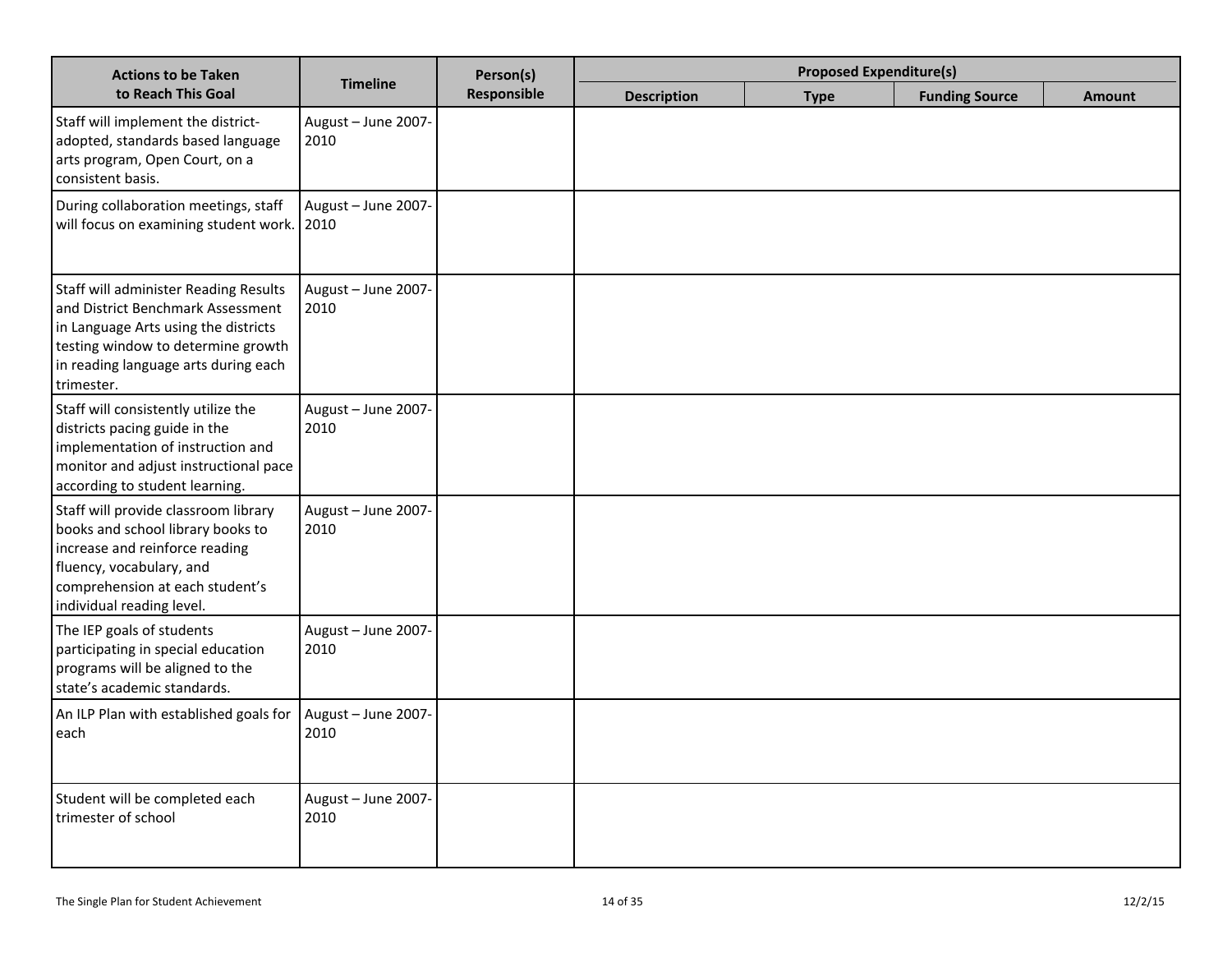| <b>Actions to be Taken</b>                                                                                                                                                                                                                                                |                             | Person(s)   | <b>Proposed Expenditure(s)</b> |             |                       |               |
|---------------------------------------------------------------------------------------------------------------------------------------------------------------------------------------------------------------------------------------------------------------------------|-----------------------------|-------------|--------------------------------|-------------|-----------------------|---------------|
| to Reach This Goal                                                                                                                                                                                                                                                        | <b>Timeline</b>             | Responsible | <b>Description</b>             | <b>Type</b> | <b>Funding Source</b> | <b>Amount</b> |
| Staff will implement the SRA Open<br>Court Reading and Language Arts<br>Program.                                                                                                                                                                                          | August - June 2007-<br>2010 |             |                                |             |                       |               |
| Staff will participate in professional<br>in-service training relevant to<br>standards-based literary and writing<br>instructional strategies offered<br>onsite, at the Monterey County of<br>Education or other venues.                                                  | August - June 2007-<br>2010 |             |                                |             |                       |               |
| Staff will use supplementary<br>materials aligned with grade-level<br>standards to support instruction in<br>reading / language arts.                                                                                                                                     | August - June 2007-<br>2010 |             |                                |             |                       |               |
| Staff will consistently utilize<br>collaborative team meetings to focus<br>on program implementation and<br>effective instructional delivery using<br>curriculum assessments results and<br>student work to determine<br>instructional needs in reading<br>language arts. | August - June 2007-<br>2010 |             |                                |             |                       |               |
| Staff will consistently utilize<br>frontloading and other strategies to<br>help support language development<br>for struggling readers.                                                                                                                                   | August - June 2007-<br>2010 |             |                                |             |                       |               |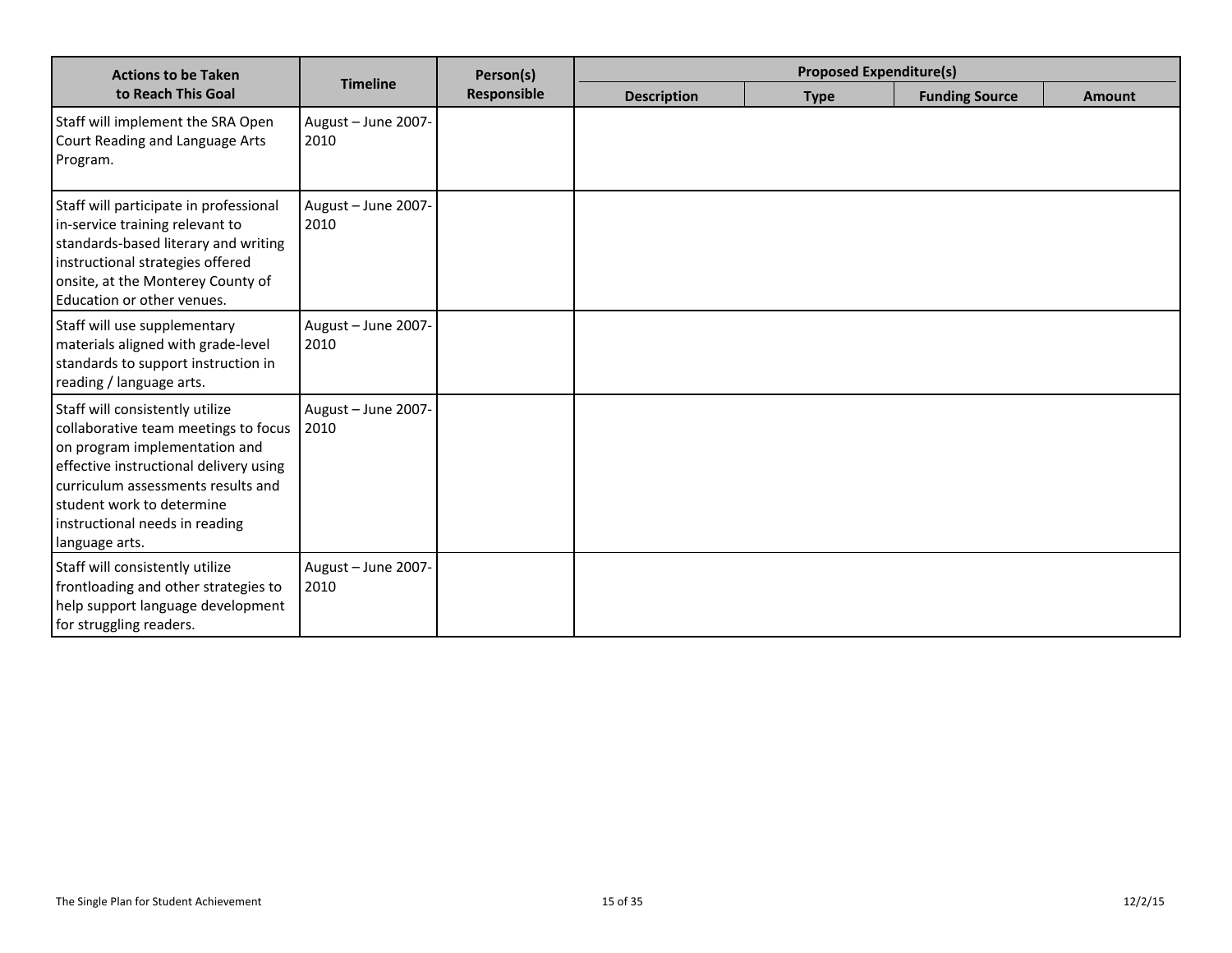#### **School Goal #2**

| <b>SUBJECT:</b>                                                                         |
|-----------------------------------------------------------------------------------------|
| <b>LEA GOAL:</b>                                                                        |
|                                                                                         |
| <b>SCHOOL GOAL #2:</b>                                                                  |
| Each student will achieve high academic standards. At a minimum:                        |
| 36% of students will attain proficiency or better in Mathematics by 2008                |
| 46% of students will attain proficiency or better in Mathematics by 2009                |
| 56% of students will attain proficiency or better in Mathematics by 2010                |
| 66% of students will attain proficiency or better in Mathematics by 2011                |
|                                                                                         |
| Data Used to Form this Goal:                                                            |
|                                                                                         |
| Findings from the Analysis of this Data:                                                |
|                                                                                         |
| How the School will Evaluate the Progress of this Goal:                                 |
| Ongoing student work products and informal classroom assessments<br>$\bullet$           |
| By January 2009 District will develop and administer Benchmark Assessments<br>$\bullet$ |
| Content Standards Test (CST's) in grades 2-11<br>$\bullet$                              |
| <b>CAHSEE</b>                                                                           |
|                                                                                         |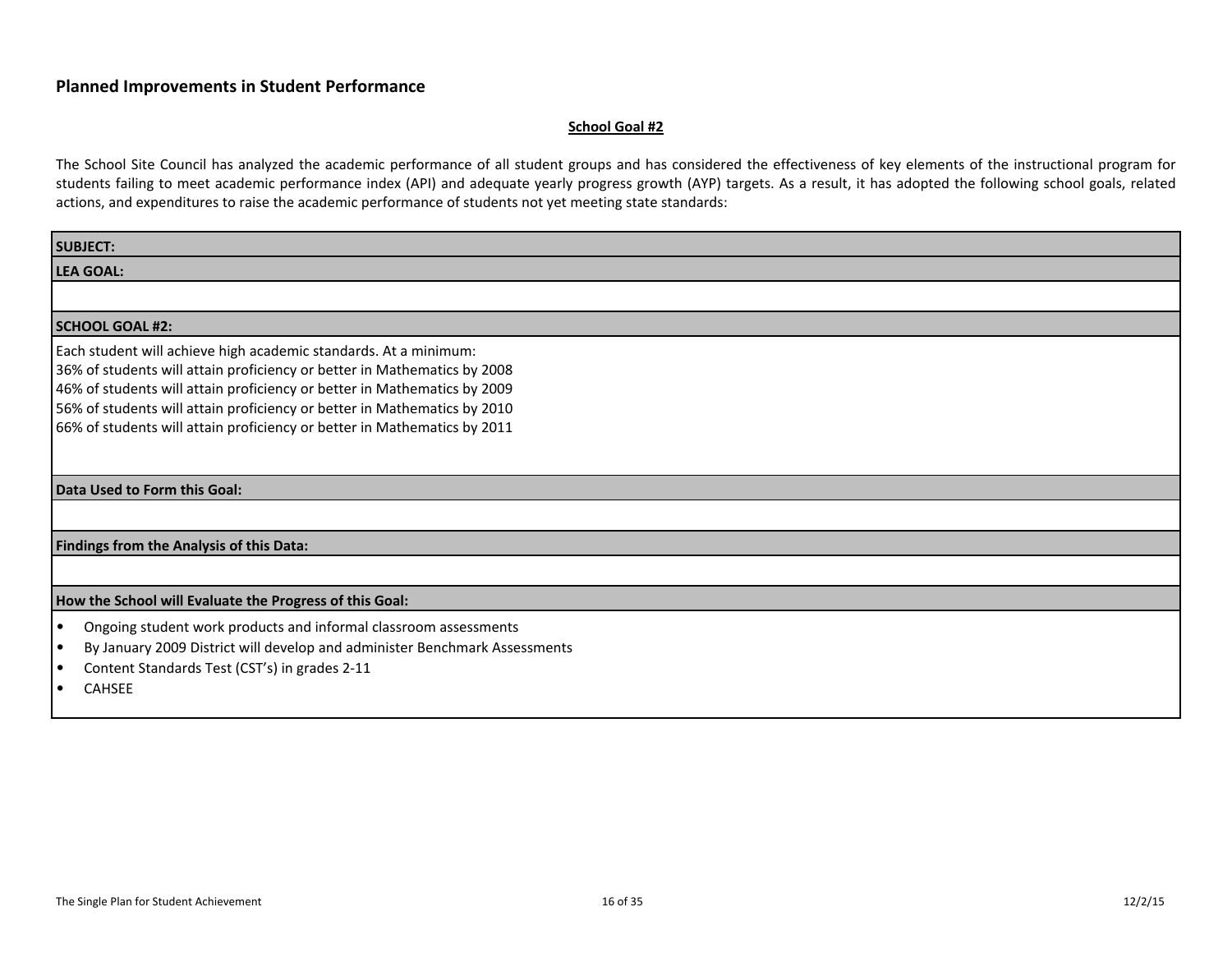| <b>Actions to be Taken</b>                                                                                                                                                                                        | <b>Timeline</b>            | Person(s)   |                    | <b>Proposed Expenditure(s)</b> |                       |               |
|-------------------------------------------------------------------------------------------------------------------------------------------------------------------------------------------------------------------|----------------------------|-------------|--------------------|--------------------------------|-----------------------|---------------|
| to Reach This Goal                                                                                                                                                                                                |                            | Responsible | <b>Description</b> | <b>Type</b>                    | <b>Funding Source</b> | <b>Amount</b> |
| Staff will implement the district-<br>adopted, standards based<br>mathematics program, California<br>Math or Saxon Math, on a consistent<br>basis.                                                                | August - June<br>2007-2010 |             |                    |                                |                       |               |
| During collaboration meetings, staff<br>will focus on examining student work.                                                                                                                                     | August - June<br>2007-2010 |             |                    |                                |                       |               |
| Staff will administer District<br>Benchmark Assessment in<br>Mathematics using the districts<br>testing window to determine growth<br>math strands during each trimester.                                         | August - June<br>2007-2010 |             |                    |                                |                       |               |
| Staff will consistently utilize the<br>districts pacing guide in the<br>implementation of instruction and<br>monitor and adjust instructional pace<br>according to student learning.                              | August - June<br>2007-2010 |             |                    |                                |                       |               |
| Staff will provide classroom library<br>books and school library books to<br>increase and reinforce math concepts<br>and understanding of math in<br>everyday life at each student's<br>individual reading level. | August - June<br>2007-2010 |             |                    |                                |                       |               |
| The IEP goals of students<br>participating in special education<br>programs will be aligned to the<br>state's academic standards.                                                                                 | August - June<br>2007-2010 |             |                    |                                |                       |               |
| An ILP Plan with established goals for<br>each student will be completed each<br>trimester of school                                                                                                              | August - June<br>2007-2010 |             |                    |                                |                       |               |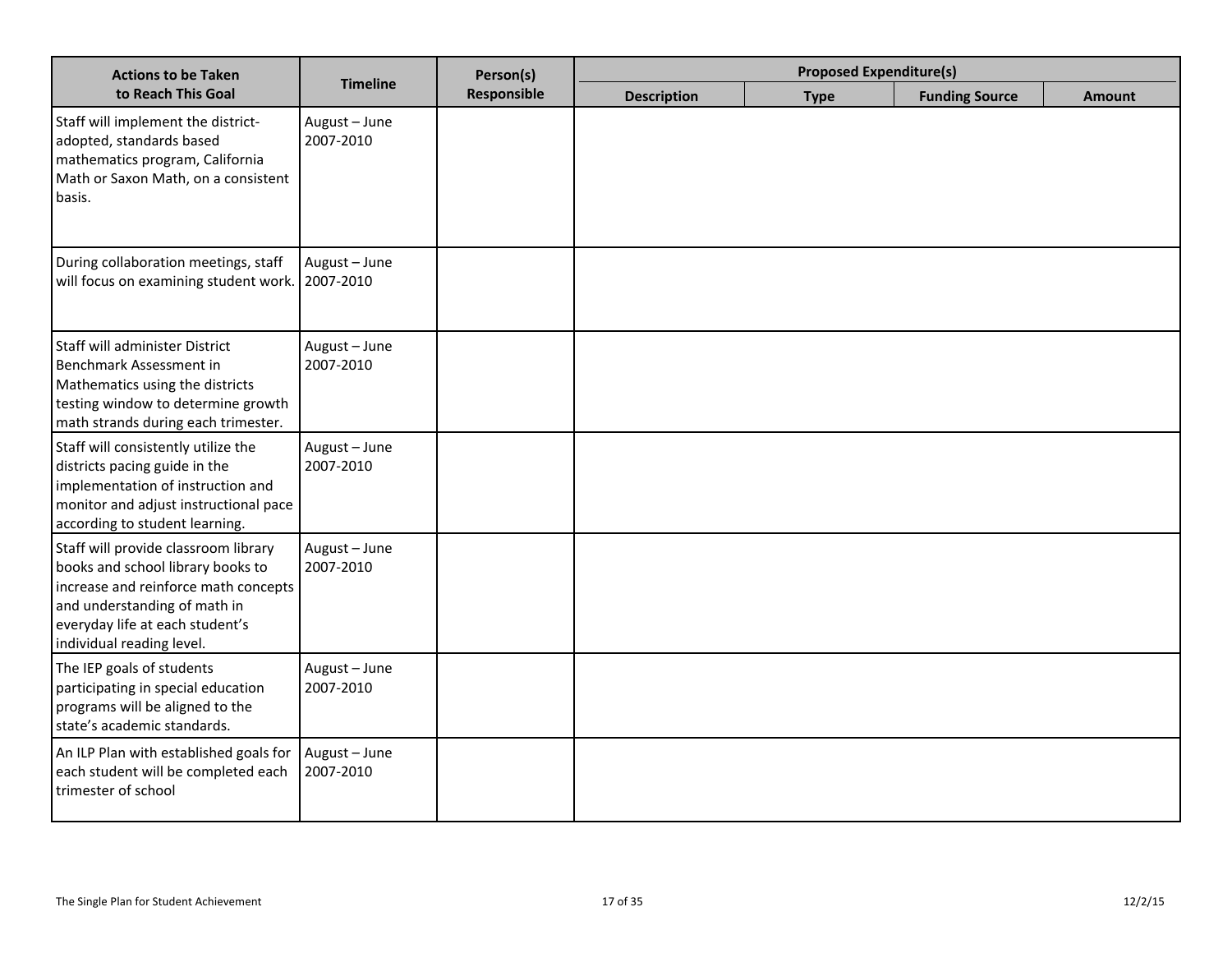| <b>Actions to be Taken</b>                                                                                                                                                                                                                            |                            | Person(s)   | <b>Proposed Expenditure(s)</b> |             |                       |               |
|-------------------------------------------------------------------------------------------------------------------------------------------------------------------------------------------------------------------------------------------------------|----------------------------|-------------|--------------------------------|-------------|-----------------------|---------------|
| to Reach This Goal                                                                                                                                                                                                                                    | <b>Timeline</b>            | Responsible | <b>Description</b>             | <b>Type</b> | <b>Funding Source</b> | <b>Amount</b> |
| Staff will implement the California<br>Math program or Saxon Math in<br>kindergarten through 12th grade.                                                                                                                                              | August - June<br>2007-2010 |             |                                |             |                       |               |
| Staff will participate in professional<br>in-service training relevant to<br>standards-based math strategies<br>offered onsite, at the Monterey<br>County of Education or other venues.                                                               | August - June<br>2007-2010 |             |                                |             |                       |               |
| Staff will use supplementary<br>materials aligned with grade-level<br>standards to support instruction in<br>mathematics.                                                                                                                             | August - June<br>2007-2010 |             |                                |             |                       |               |
| Staff will consistently utilize<br>collaborative team meetings to focus<br>on program implementation and<br>effective instructional delivery using<br>curriculum assessments results and<br>student work to determine<br>instructional needs in math. | August - June<br>2007-2010 |             |                                |             |                       |               |
| Staff will consistently utilize<br>collaborative team meetings to focus<br>on program implementation and<br>effective instructional delivery using<br>curriculum assessments results and<br>student work to determine<br>instructional needs in math. | August - June<br>2007-2010 |             |                                |             |                       |               |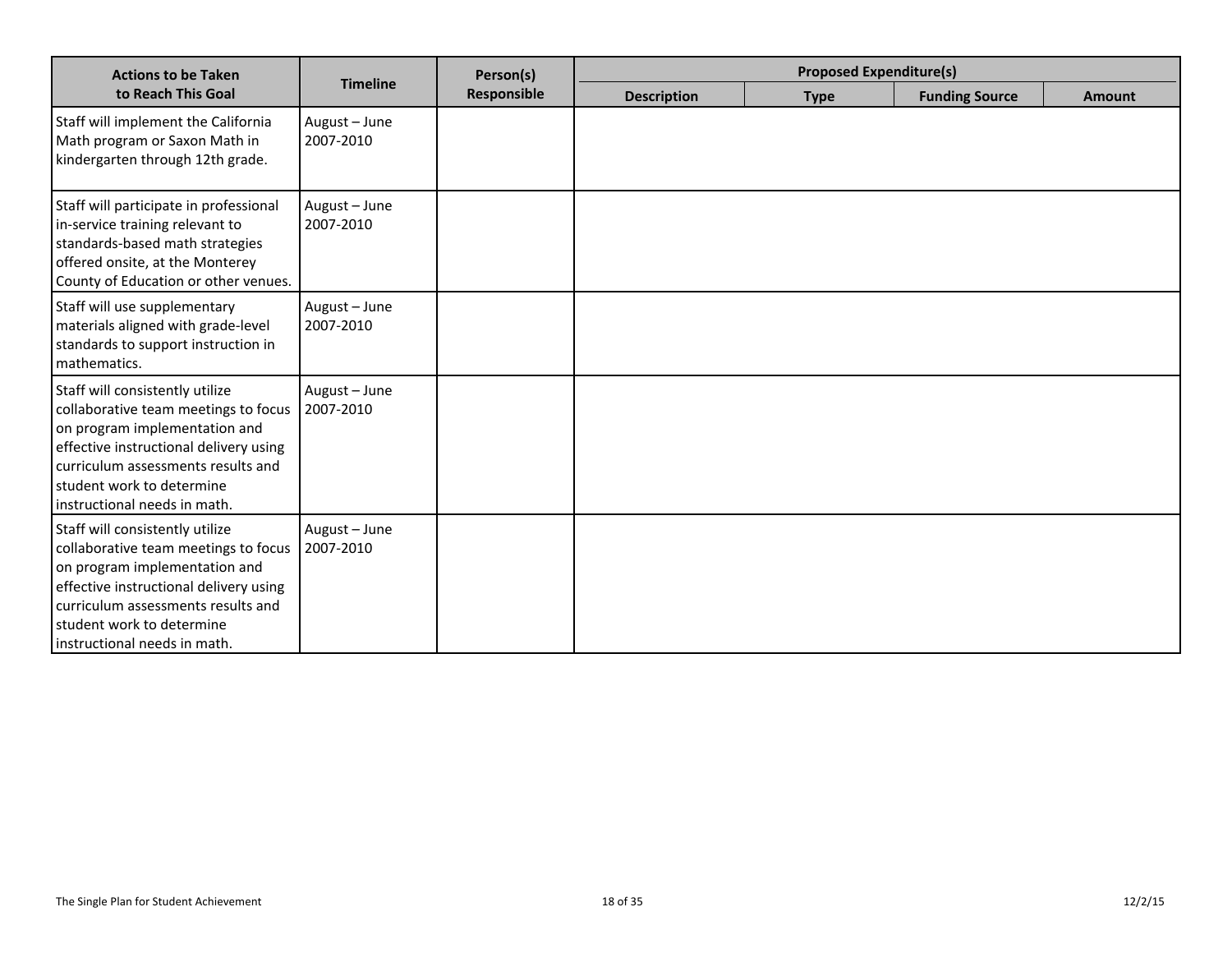#### **School Goal #3**

| <b>SUBJECT:</b>                                                                                                                                                                                                                            |
|--------------------------------------------------------------------------------------------------------------------------------------------------------------------------------------------------------------------------------------------|
| <b>LEA GOAL:</b>                                                                                                                                                                                                                           |
|                                                                                                                                                                                                                                            |
| <b>SCHOOL GOAL #3:</b>                                                                                                                                                                                                                     |
| All students and teachers at Pacific Valley School have a right to a secure and productive learning environment. All students and teachers are responsible for doing their part to<br>create a secure and productive learning environment. |
| Data Used to Form this Goal:                                                                                                                                                                                                               |
|                                                                                                                                                                                                                                            |
| <b>Findings from the Analysis of this Data:</b>                                                                                                                                                                                            |
|                                                                                                                                                                                                                                            |
| How the School will Evaluate the Progress of this Goal:                                                                                                                                                                                    |
| Teachers will keep a Master Log of infractions citing the specific code infraction. This log is expected to show an increased % of students meeting Responsible Behavior as the<br>culture of the school changes to incorporate Code.      |

| <b>Actions to be Taken</b>                                                                                                    |                 | Person(s)   |                    | <b>Proposed Expenditure(s)</b> |                       |               |
|-------------------------------------------------------------------------------------------------------------------------------|-----------------|-------------|--------------------|--------------------------------|-----------------------|---------------|
| to Reach This Goal                                                                                                            | <b>Timeline</b> | Responsible | <b>Description</b> | <b>Type</b>                    | <b>Funding Source</b> | <b>Amount</b> |
| Teachers will clearly review School<br>Wide Code of Conduct with students,<br>parents and community at Back to<br>School Day. |                 |             |                    |                                |                       |               |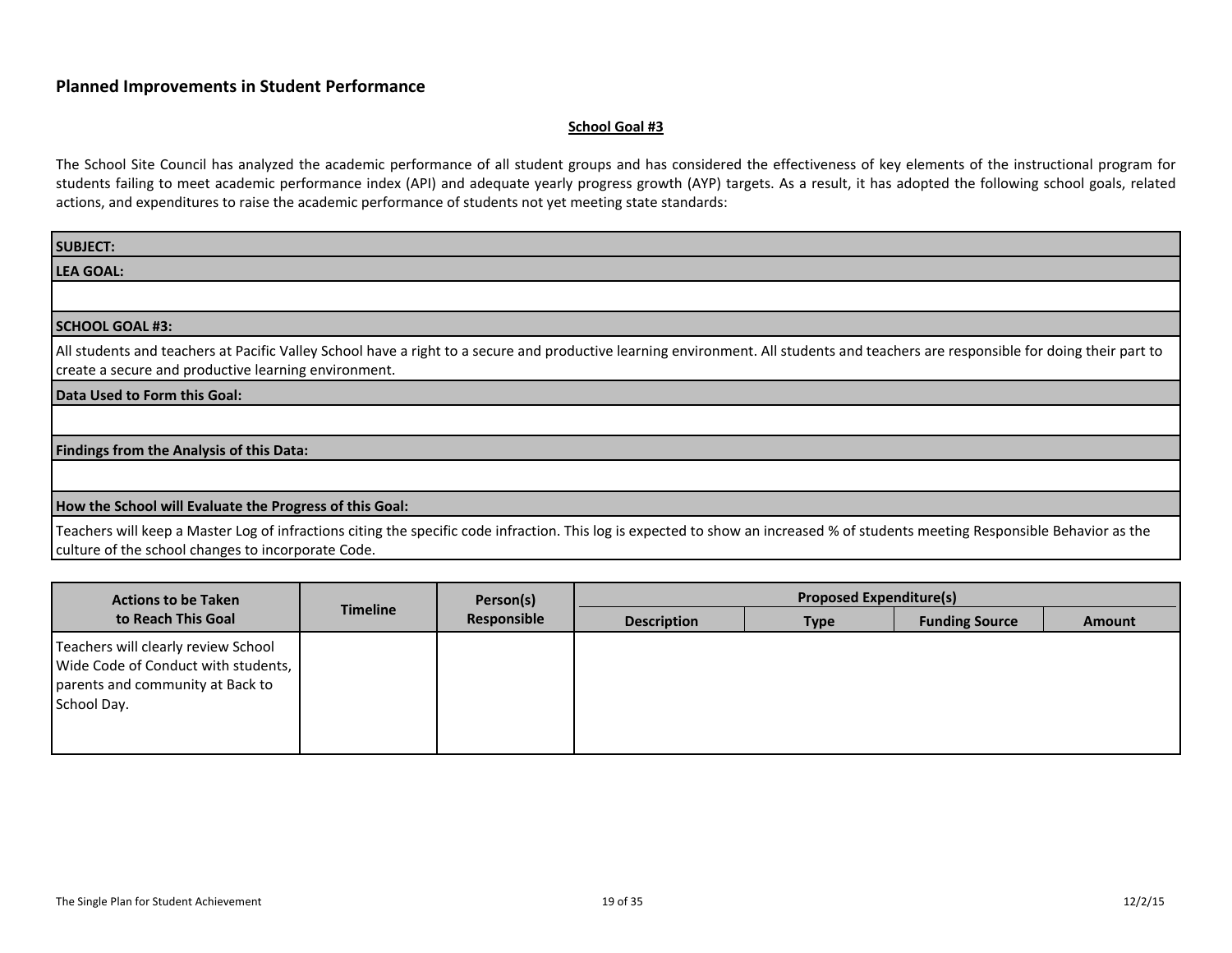| <b>Actions to be Taken</b>                                                                                                                                                                                                                                                                                                                                                                                                                                         |                 | Person(s)   | <b>Proposed Expenditure(s)</b> |             |                       |        |
|--------------------------------------------------------------------------------------------------------------------------------------------------------------------------------------------------------------------------------------------------------------------------------------------------------------------------------------------------------------------------------------------------------------------------------------------------------------------|-----------------|-------------|--------------------------------|-------------|-----------------------|--------|
| to Reach This Goal                                                                                                                                                                                                                                                                                                                                                                                                                                                 | <b>Timeline</b> | Responsible | <b>Description</b>             | <b>Type</b> | <b>Funding Source</b> | Amount |
| Students, teachers, and parents will<br>attend presentation outlining<br>Program. All parties will have a clear<br>understanding regarding behavioral<br>expectation in class and on campus.<br>Each party will have a clear<br>understanding of the process of<br>recording and series of consequences<br>following infractions. Students who<br>demonstrate consistently responsible<br>behavior will have a field trip<br>incentive at the end of each quarter. | August - June   |             |                                |             |                       |        |
| Teachers will keep updated record of<br>Conduct Code of Compliance on<br>Master Log.                                                                                                                                                                                                                                                                                                                                                                               | August - June   |             |                                |             |                       |        |
| Each classroom will have a poster of<br>the Code of Conduct clearly<br>displayed.                                                                                                                                                                                                                                                                                                                                                                                  | August - June   |             |                                |             |                       |        |
| Staff will continue to implement<br>Optimistic Thinking in grades 4-12                                                                                                                                                                                                                                                                                                                                                                                             | August - June   |             |                                |             |                       |        |
| ICPS: Inter-cognitive Problem Solving<br>Skills program to be taught School<br>wide.                                                                                                                                                                                                                                                                                                                                                                               | August - June   |             |                                |             |                       |        |
| Peer Councilor program for selected<br>students.                                                                                                                                                                                                                                                                                                                                                                                                                   | August - June   |             |                                |             |                       |        |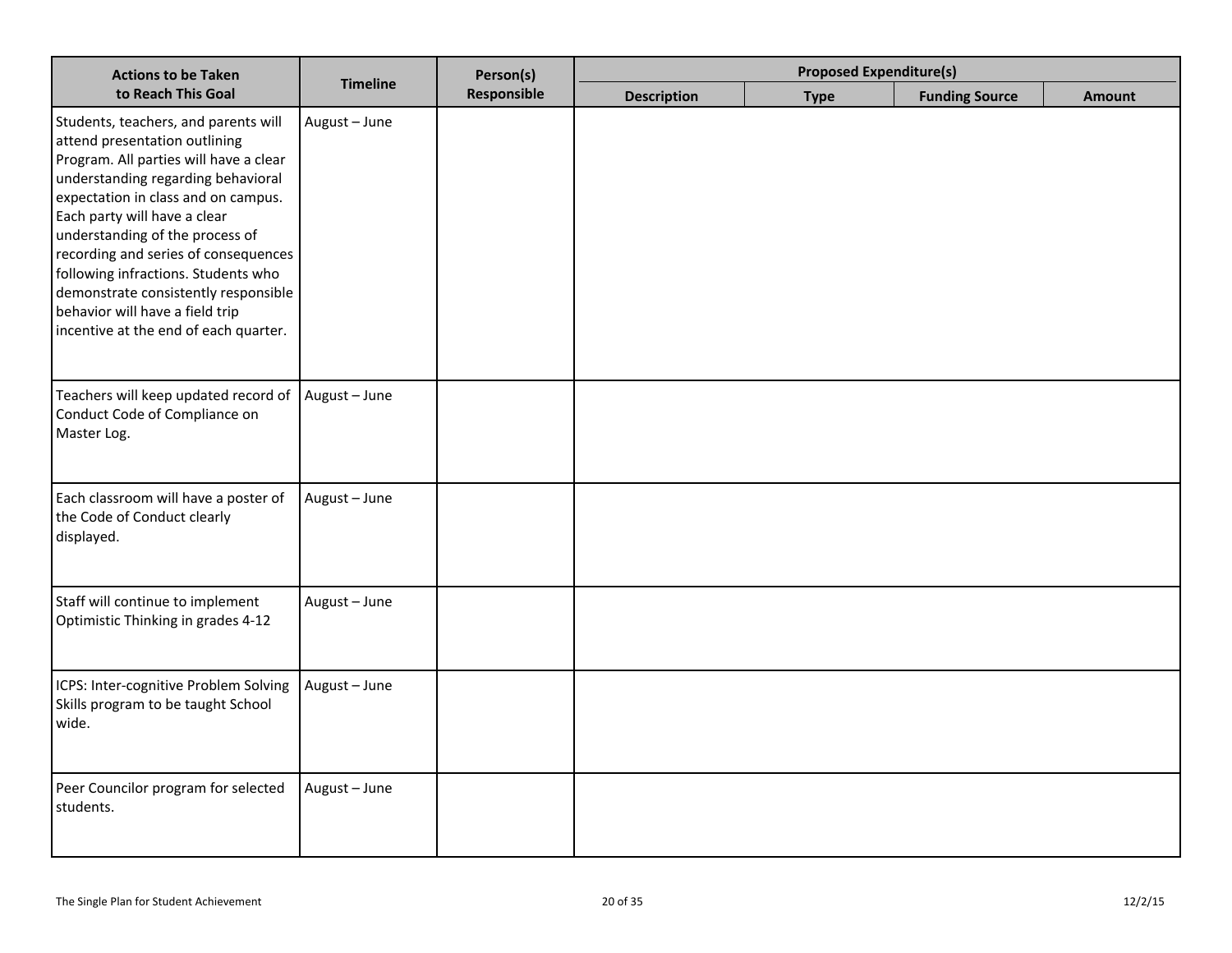| <b>Actions to be Taken</b>                                                                                                                               |                 | Person(s)   | <b>Proposed Expenditure(s)</b> |             |                       |               |  |
|----------------------------------------------------------------------------------------------------------------------------------------------------------|-----------------|-------------|--------------------------------|-------------|-----------------------|---------------|--|
| to Reach This Goal                                                                                                                                       | <b>Timeline</b> | Responsible | <b>Description</b>             | <b>Type</b> | <b>Funding Source</b> | <b>Amount</b> |  |
| High School Students required to<br>complete 80 hours of community<br>service for graduation.                                                            | August - June   |             |                                |             |                       |               |  |
| Nurse from MCOE will come to do<br><b>Sex</b>                                                                                                            | August - June   |             |                                |             |                       |               |  |
| Teachers will adhere to the State<br>Standard for the teaching Profession.                                                                               | August - June   |             |                                |             |                       |               |  |
| At collaborative staff meetings,<br>teachers will review and discuss<br>Conduct Code and strategies on how<br>to consistently implement programs.        | August - June   |             |                                |             |                       |               |  |
| Staff will have opportunity to take<br>infant and child CPR.                                                                                             | August - June   |             |                                |             |                       |               |  |
| Staff to continue training in body<br>movement and spatial awareness to<br>help students understand the<br>importance of posture in daily<br>activities. | August - June   |             |                                |             |                       |               |  |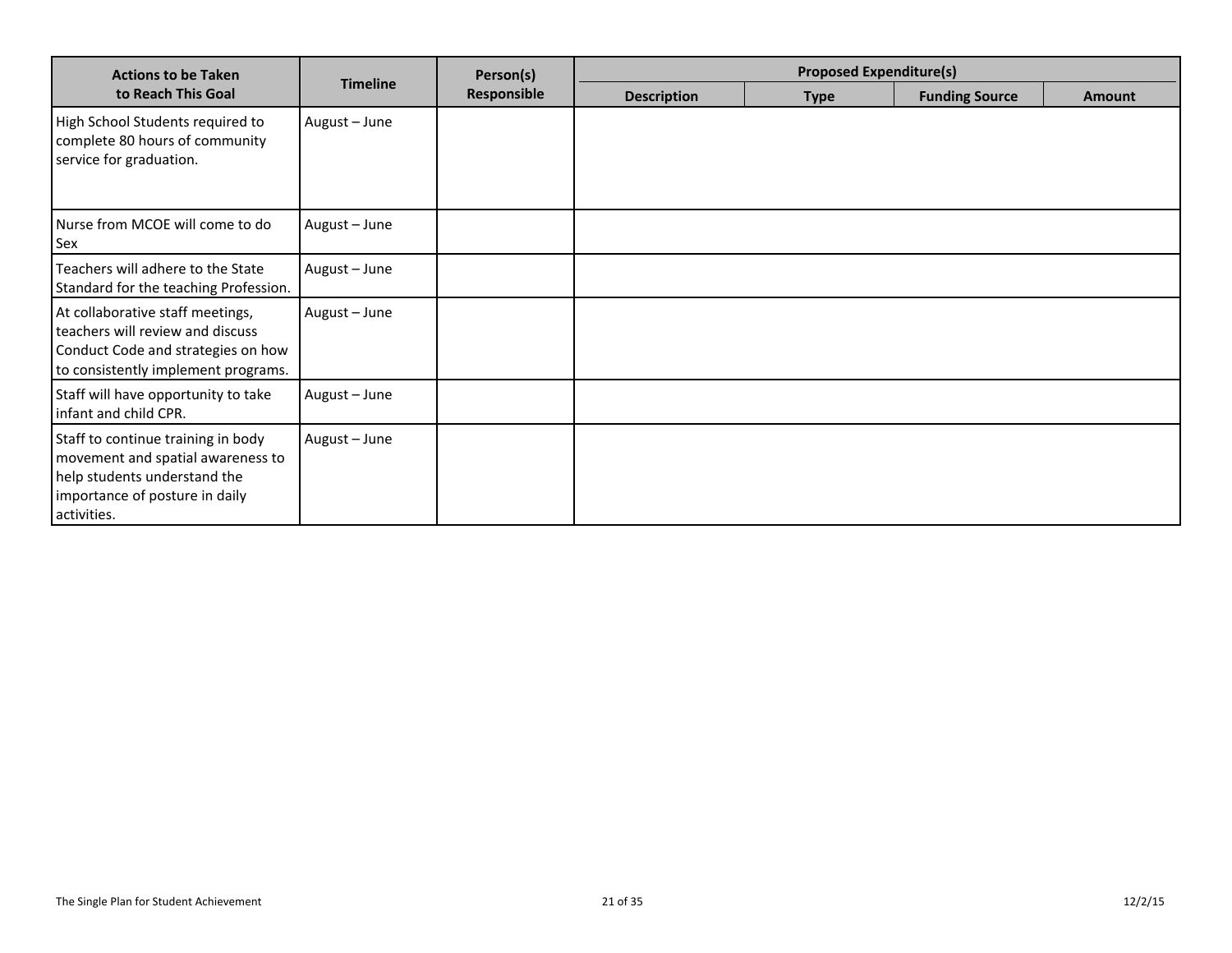#### **School Goal #4**

| <b>SUBJECT:</b>                                                                                                                                                               |
|-------------------------------------------------------------------------------------------------------------------------------------------------------------------------------|
| <b>LEA GOAL:</b>                                                                                                                                                              |
|                                                                                                                                                                               |
| <b>SCHOOL GOAL #4:</b>                                                                                                                                                        |
| The School Site council will support LEA goals by allocating funds and monitoring progress. (Based on conclusions from Analysis of Program Components and Student Data pages) |
| Data Used to Form this Goal:                                                                                                                                                  |
| Findings from the Analysis of this Data:                                                                                                                                      |
| How the School will Evaluate the Progress of this Goal:                                                                                                                       |
| Listed agenda item for monitoring program participation of sub groups of special education and socio-economically disadvantaged students.                                     |

| <b>Actions to be Taken</b>                                                                      |                 | Person(s)   |                    | <b>Proposed Expenditure(s)</b> |                       |               |
|-------------------------------------------------------------------------------------------------|-----------------|-------------|--------------------|--------------------------------|-----------------------|---------------|
| to Reach This Goal                                                                              | <b>Timeline</b> | Responsible | <b>Description</b> | <b>Type</b>                    | <b>Funding Source</b> | <b>Amount</b> |
| l Teacher will conduct after school<br>tutoring club twice a week                               | August - June   |             |                    |                                |                       |               |
| Teachers will supervise incentive<br>Field Trips for students that meet<br>Code of Conduct goal | Each Quarter    |             |                    |                                |                       |               |
| Staff will provide supervision for<br>extended day Kindergarten program                         | August-June     |             |                    |                                |                       |               |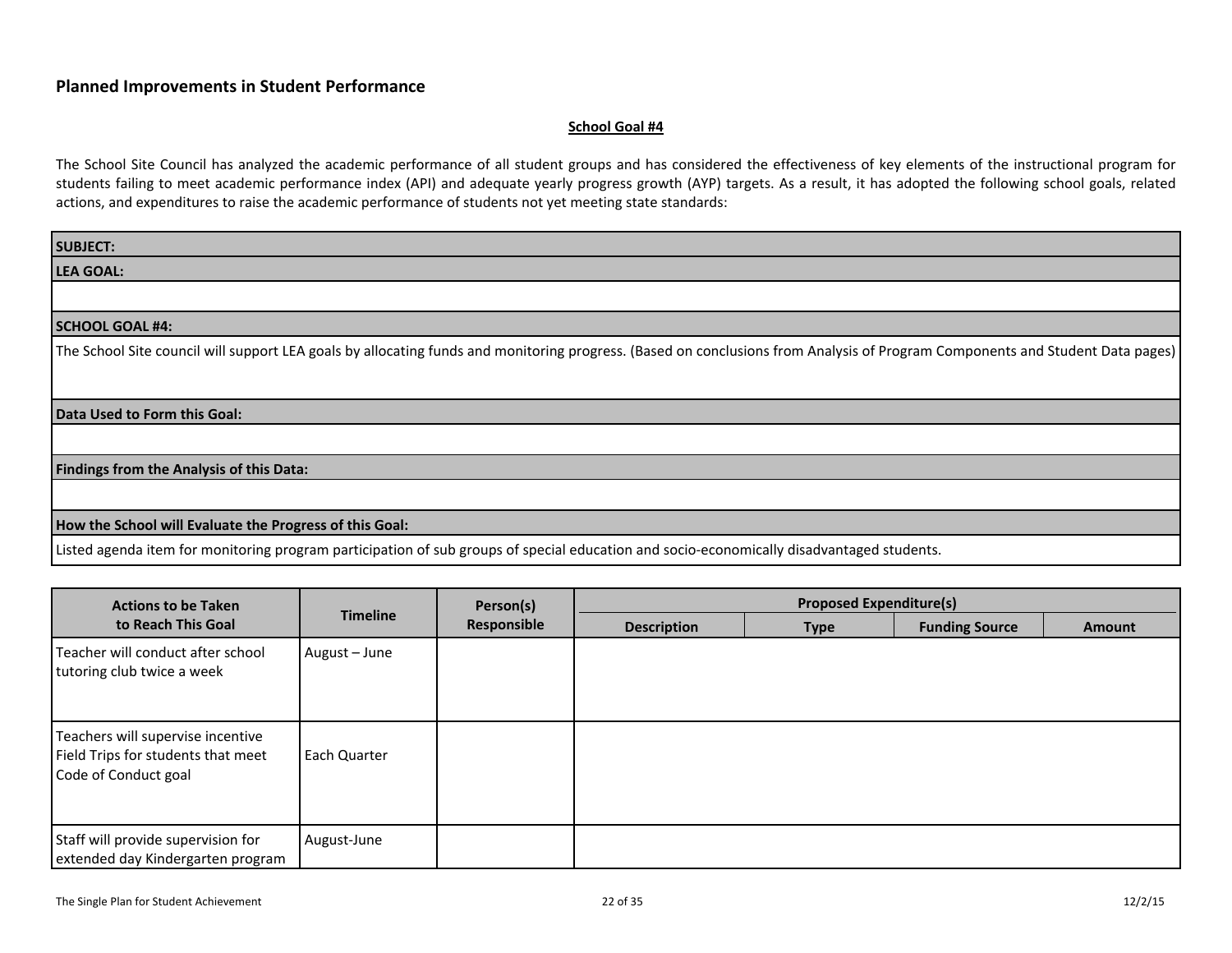| <b>Actions to be Taken</b><br>to Reach This Goal |                 | Person(s)          |                                   | <b>Proposed Expenditure(s)</b> |        |  |
|--------------------------------------------------|-----------------|--------------------|-----------------------------------|--------------------------------|--------|--|
|                                                  | <b>Timeline</b> | <b>Responsible</b> | <b>Description</b><br><b>Type</b> | <b>Funding Source</b>          | Amount |  |
| Supervision for fieldtrips                       |                 |                    |                                   |                                |        |  |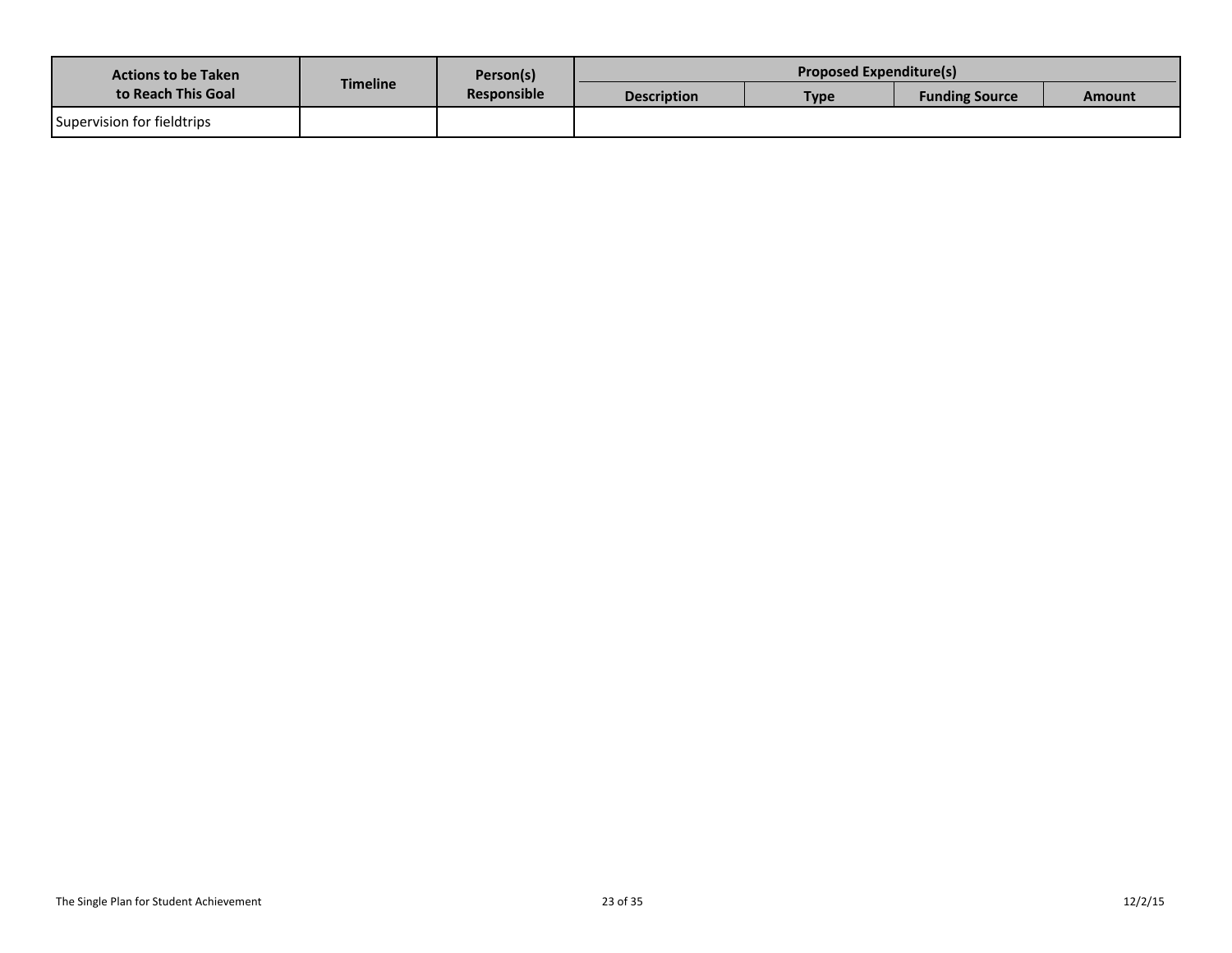#### **School Goal #5**

| <b>SUBJECT:</b>                                         |
|---------------------------------------------------------|
| <b>LEA GOAL:</b>                                        |
|                                                         |
| <b>SCHOOL GOAL #5:</b>                                  |
|                                                         |
| Data Used to Form this Goal:                            |
|                                                         |
| Findings from the Analysis of this Data:                |
|                                                         |
| How the School will Evaluate the Progress of this Goal: |
|                                                         |

| <b>Actions to be Taken</b> |                 | Person(s)          | <b>Proposed Expenditure(s)</b> |      |                       |        |
|----------------------------|-----------------|--------------------|--------------------------------|------|-----------------------|--------|
| to Reach This Goal         | <b>Timeline</b> | <b>Responsible</b> | <b>Description</b>             | Type | <b>Funding Source</b> | Amount |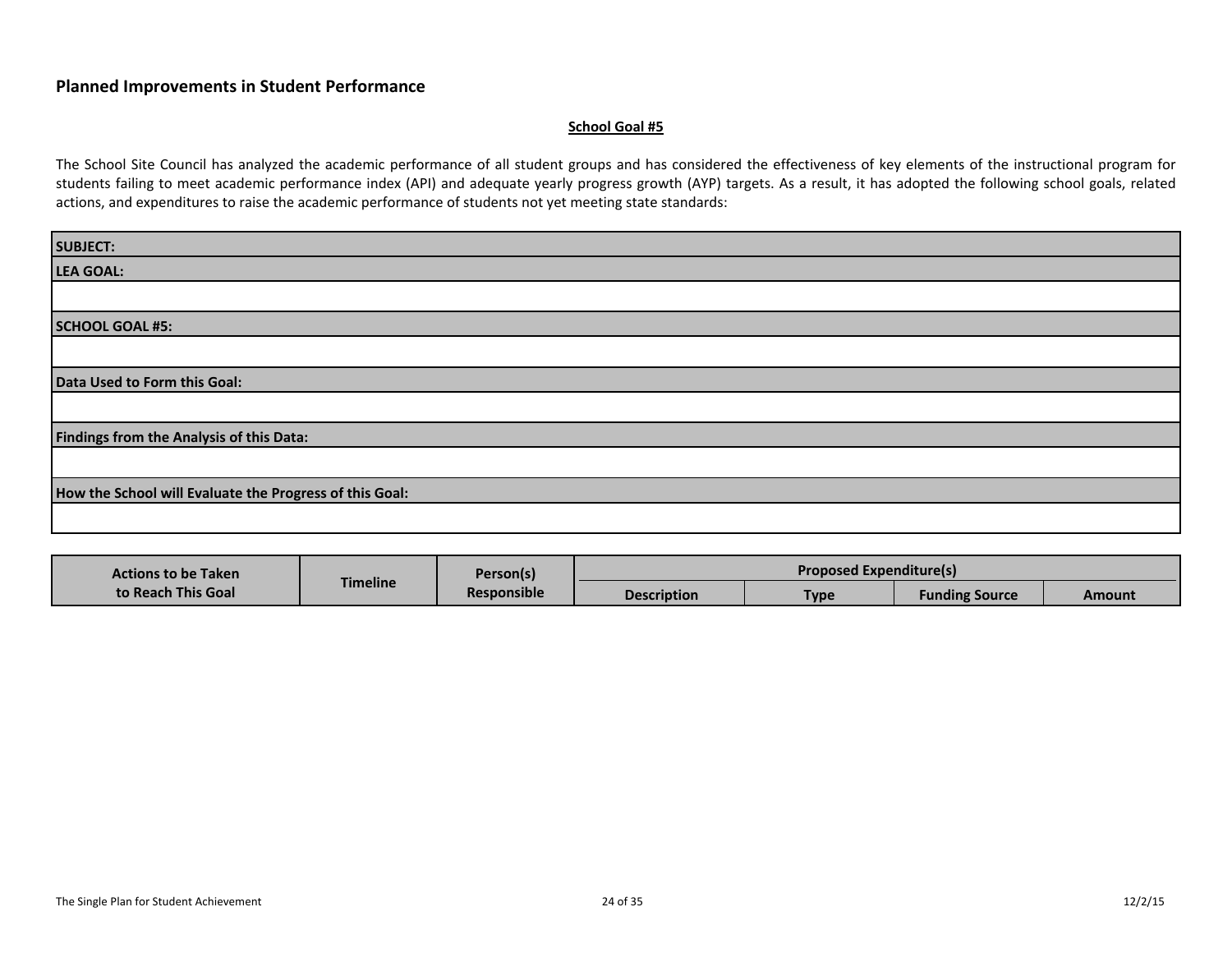The following actions and related expenditures support this site program goal and will be performed as a centralized service. Note: the total amount for each categorical program in this section must be aligned with the Consolidated Application.

| SUBJECT: Centralized Services for Planned Improvements in Student Performance in |  |  |  |  |  |  |
|----------------------------------------------------------------------------------|--|--|--|--|--|--|
| <b>SCHOOL GOAL #1:</b>                                                           |  |  |  |  |  |  |
|                                                                                  |  |  |  |  |  |  |

| <b>Actions to be Taken</b> |                 | Person(s)          | <b>Proposed Expenditure(s)</b> |             |                       |        |
|----------------------------|-----------------|--------------------|--------------------------------|-------------|-----------------------|--------|
| to Reach This Goal         | <b>Timeline</b> | <b>Responsible</b> | <b>Description</b>             | <b>Type</b> | <b>Funding Source</b> | Amount |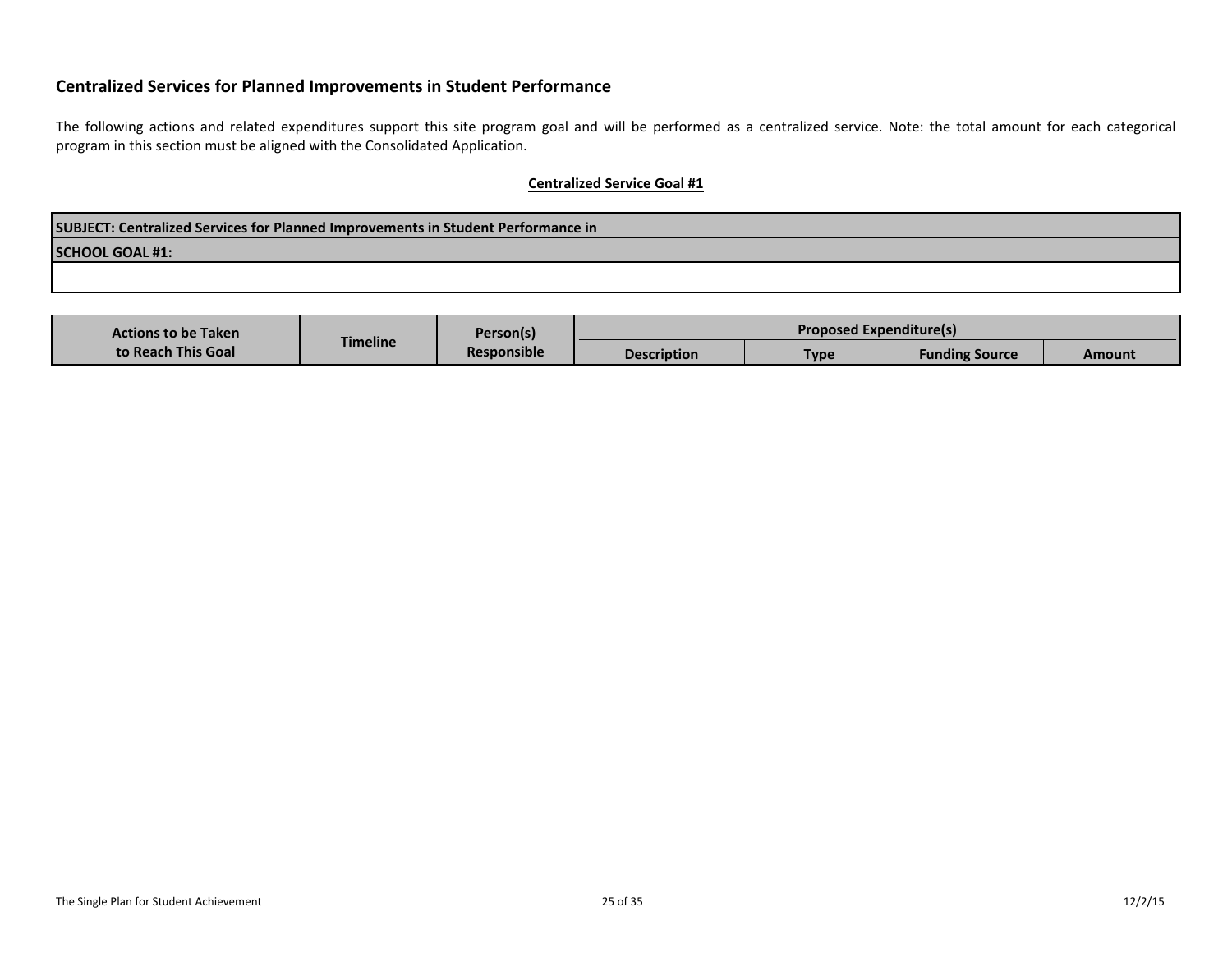| SUBJECT: Centralized Services for Planned Improvements in Student Performance in |  |  |  |  |  |  |
|----------------------------------------------------------------------------------|--|--|--|--|--|--|
| <b>SCHOOL GOAL #2:</b>                                                           |  |  |  |  |  |  |
|                                                                                  |  |  |  |  |  |  |
|                                                                                  |  |  |  |  |  |  |

| <b>Actions to be Taken</b> |                 | Person(s)          |                    | <b>Proposed Expenditure(s)</b> |                       |        |
|----------------------------|-----------------|--------------------|--------------------|--------------------------------|-----------------------|--------|
| to Reach This Goal         | <b>Timeline</b> | <b>Responsible</b> | <b>Description</b> | <b>Type</b>                    | <b>Funding Source</b> | Amount |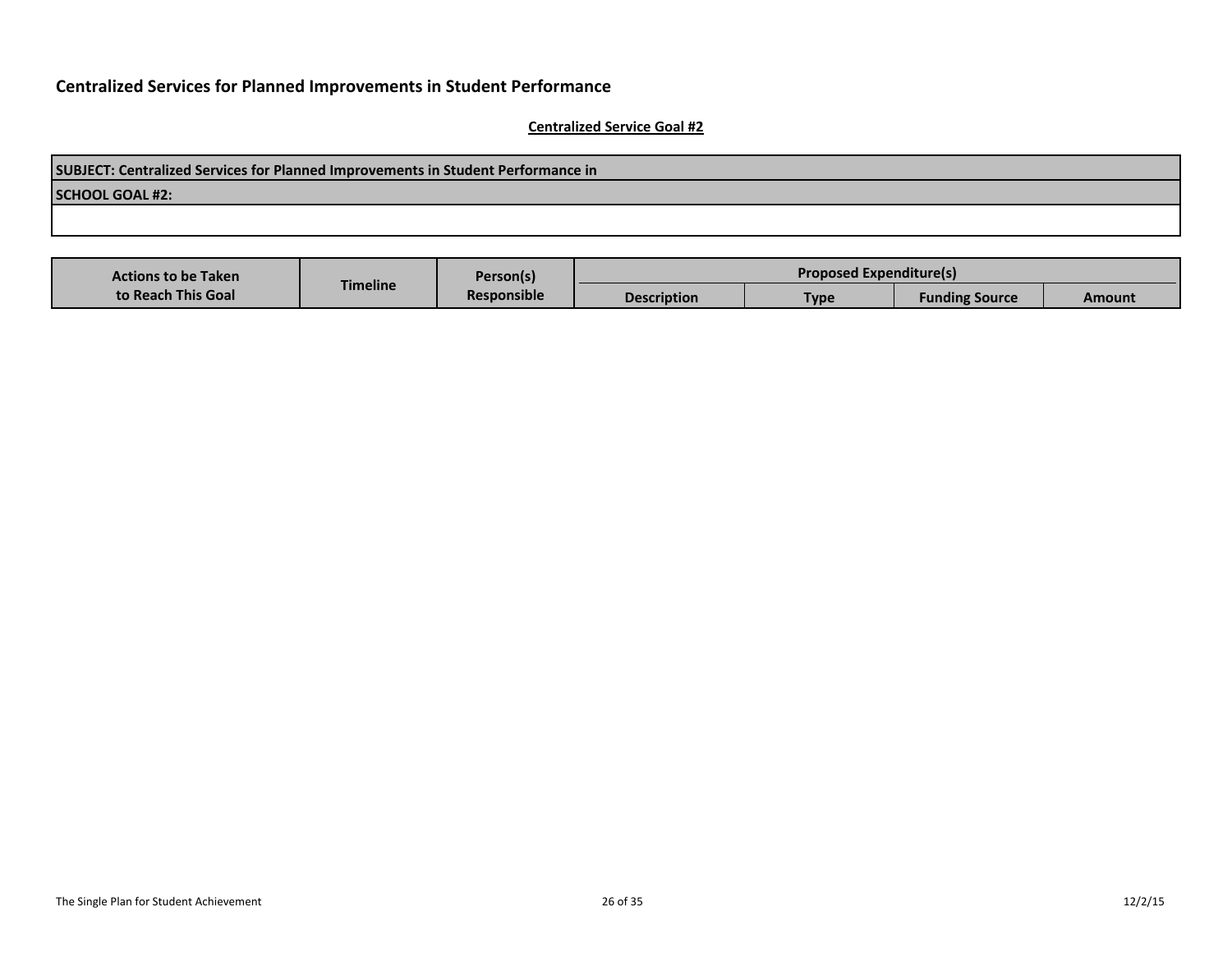| SUBJECT: Centralized Services for Planned Improvements in Student Performance in |  |  |  |  |  |  |
|----------------------------------------------------------------------------------|--|--|--|--|--|--|
| <b>SCHOOL GOAL #3:</b>                                                           |  |  |  |  |  |  |
|                                                                                  |  |  |  |  |  |  |
|                                                                                  |  |  |  |  |  |  |

| <b>Actions to be Taken</b> |                 | Person(s)          |                    | <b>Proposed Expenditure(s)</b> |                       |        |
|----------------------------|-----------------|--------------------|--------------------|--------------------------------|-----------------------|--------|
| to Reach This Goal         | <b>Timeline</b> | <b>Responsible</b> | <b>Description</b> | <b>Type</b>                    | <b>Funding Source</b> | Amount |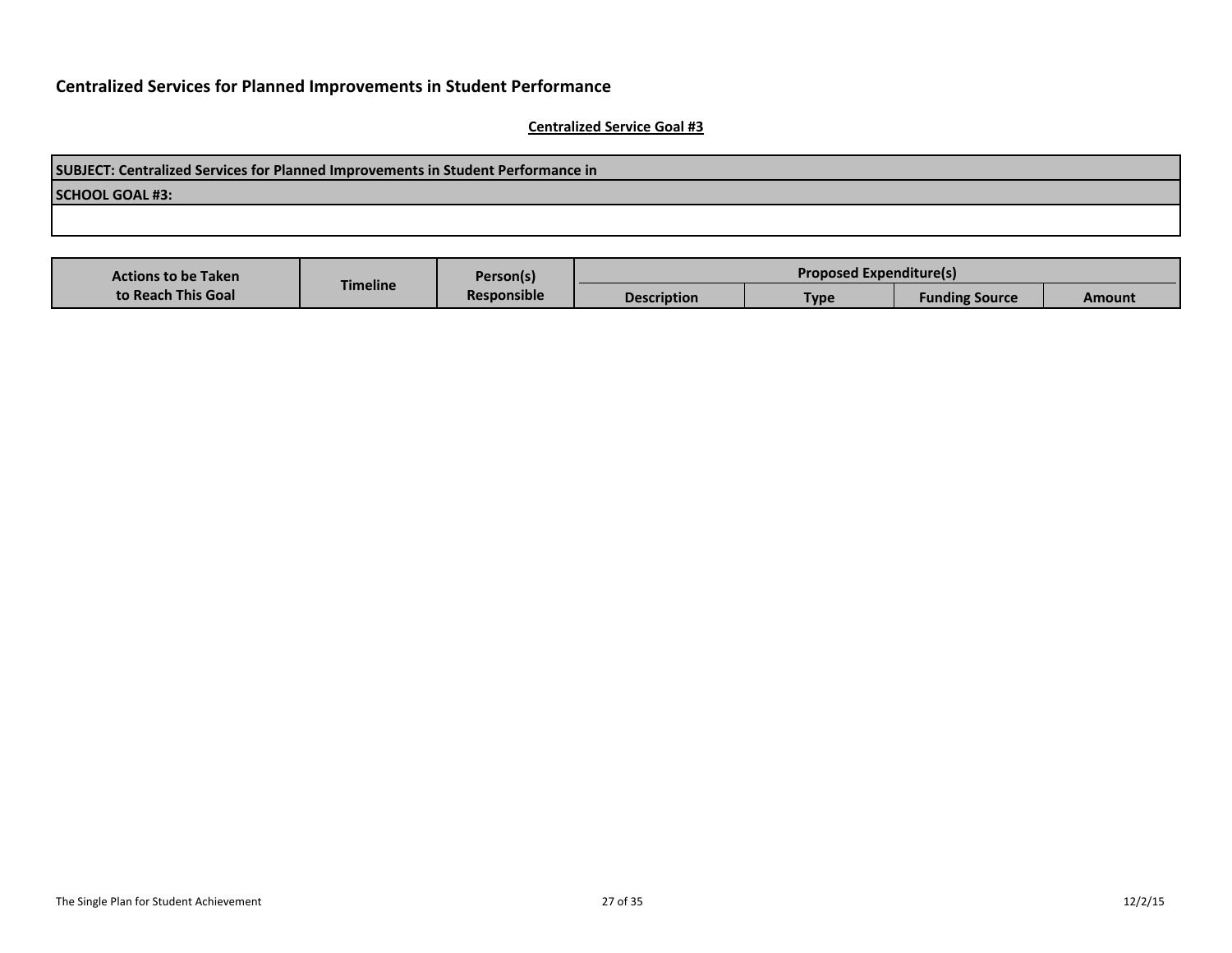| SUBJECT: Centralized Services for Planned Improvements in Student Performance in |
|----------------------------------------------------------------------------------|
| SCHOOL GOAL #4:                                                                  |
|                                                                                  |
|                                                                                  |

| <b>Actions to be Taken</b> |                 | Person(s)          | <b>Proposed Expenditure(s)</b> |      |                       |        |
|----------------------------|-----------------|--------------------|--------------------------------|------|-----------------------|--------|
| to Reach This Goal         | <b>Timeline</b> | <b>Responsible</b> | <b>Description</b>             | Type | <b>Funding Source</b> | Amount |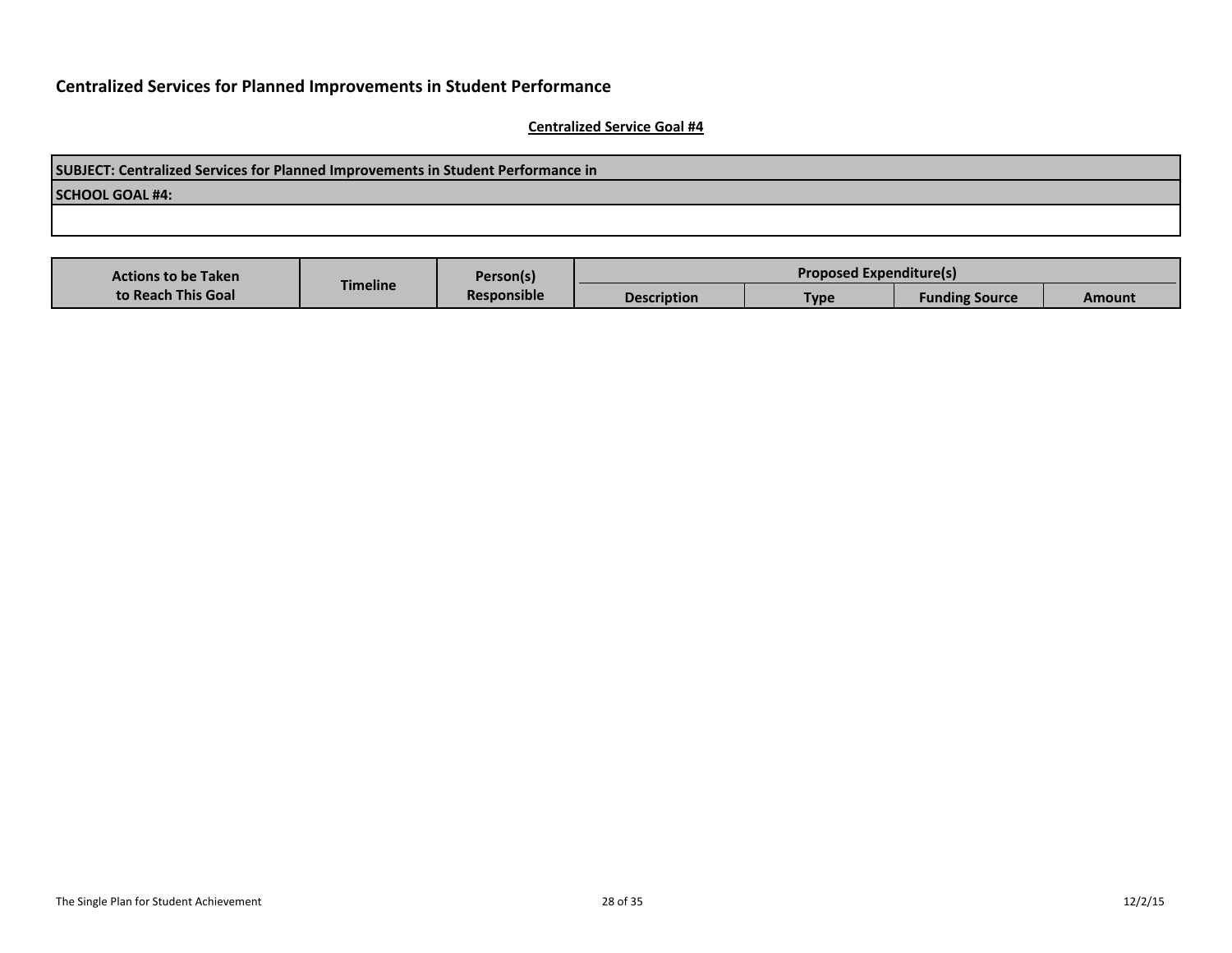| SUBJECT: Centralized Services for Planned Improvements in Student Performance in |
|----------------------------------------------------------------------------------|
| <b>SCHOOL GOAL #5:</b>                                                           |
|                                                                                  |
|                                                                                  |

| <b>Actions to be Taken</b> |                 | Person(s)          | <b>Proposed Expenditure(s)</b> |      |                       |        |
|----------------------------|-----------------|--------------------|--------------------------------|------|-----------------------|--------|
| to Reach This Goal         | <b>Timeline</b> | <b>Responsible</b> | <b>Description</b>             | Type | <b>Funding Source</b> | Amount |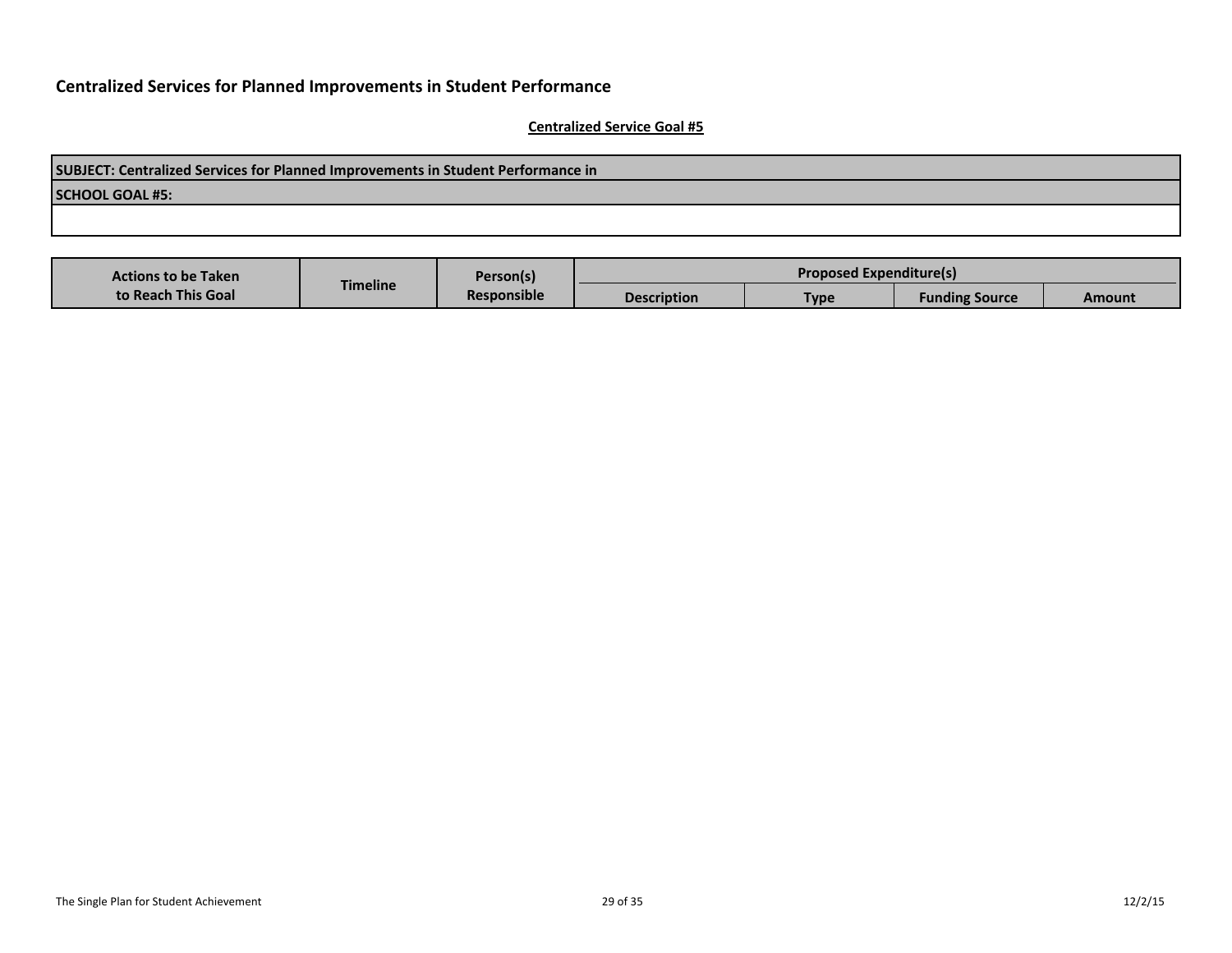# **Summary of Expenditures in this Plan**

### **Total Allocations and Expenditures by Funding Source**

| <b>Total Allocations by Funding Source</b>         |                   |  |                                           |  |  |
|----------------------------------------------------|-------------------|--|-------------------------------------------|--|--|
| <b>Funding Source</b>                              | <b>Allocation</b> |  | <b>Balance (Allocations-Expenditures)</b> |  |  |
|                                                    |                   |  |                                           |  |  |
| <b>Total Expenditures by Funding Source</b>        |                   |  |                                           |  |  |
| <b>Total Expenditures</b><br><b>Funding Source</b> |                   |  |                                           |  |  |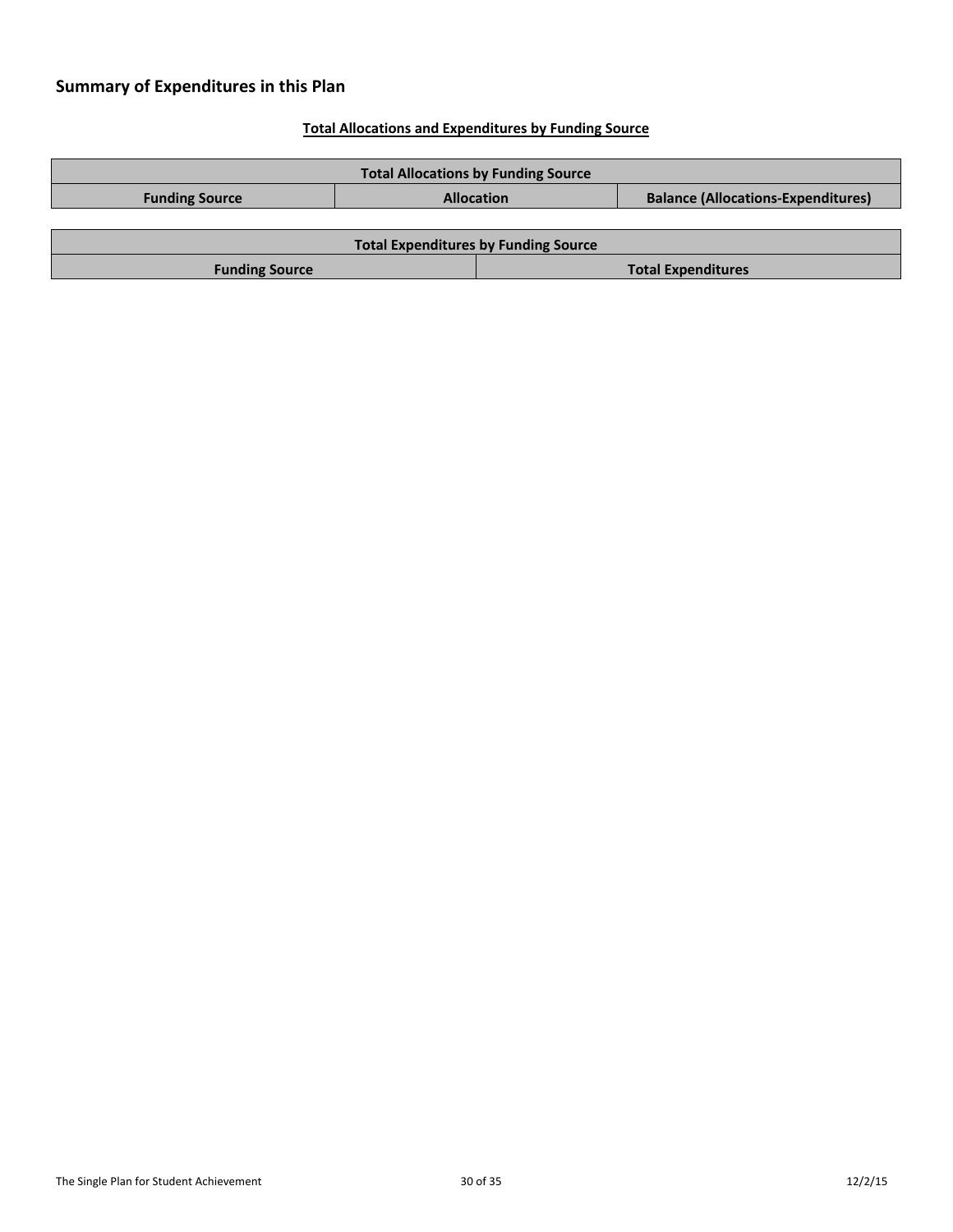### **Total Expenditures by Object Type**

| <b>Object Type</b> | <b>Total Expenditures</b> |
|--------------------|---------------------------|
|                    |                           |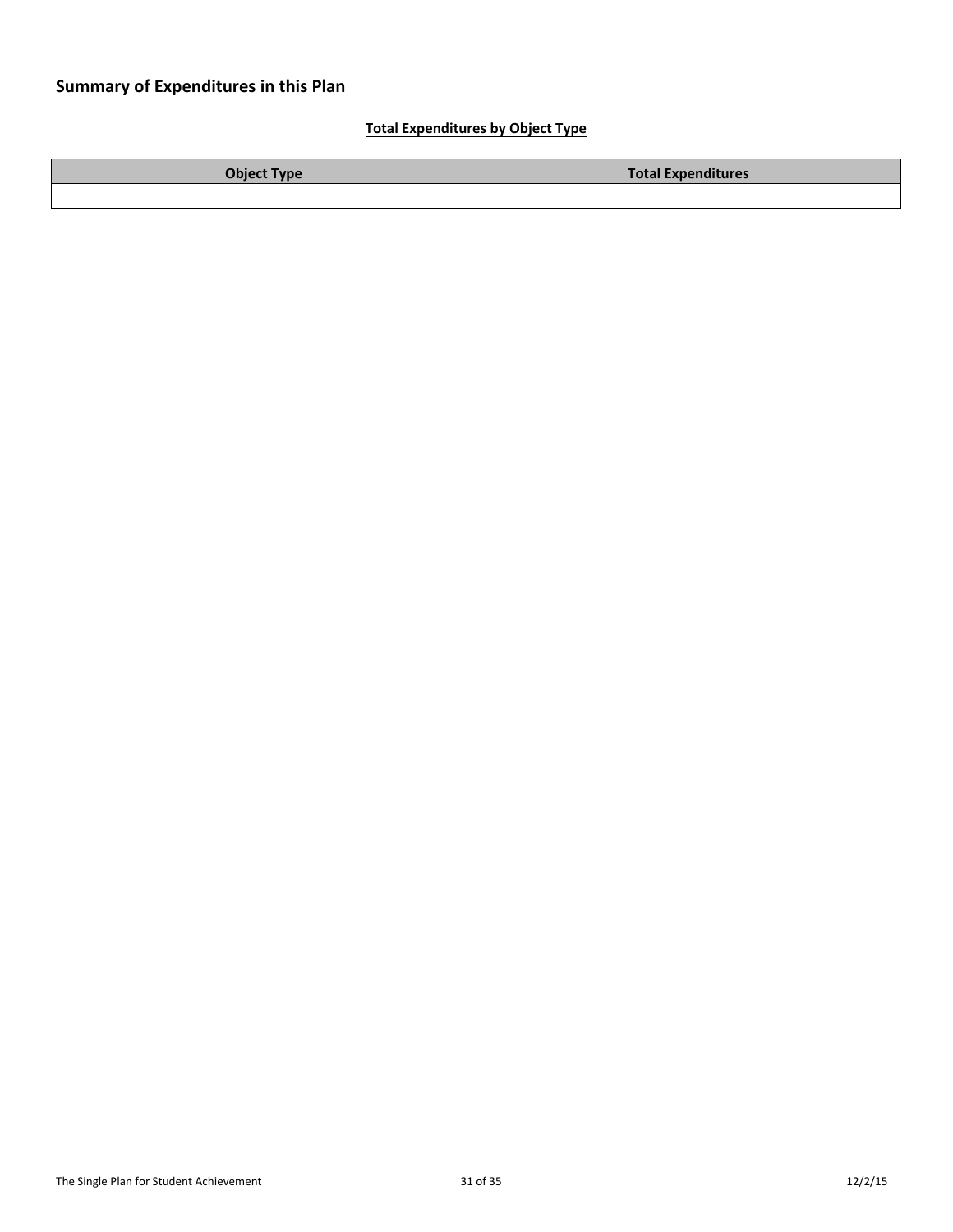# **Summary of Expenditures in this Plan**

# **Total Expenditures by Object Type and Funding Source**

| <b>Object Type</b> | <b>Funding Source</b> | <b>Total Expenditures</b> |
|--------------------|-----------------------|---------------------------|
|                    |                       |                           |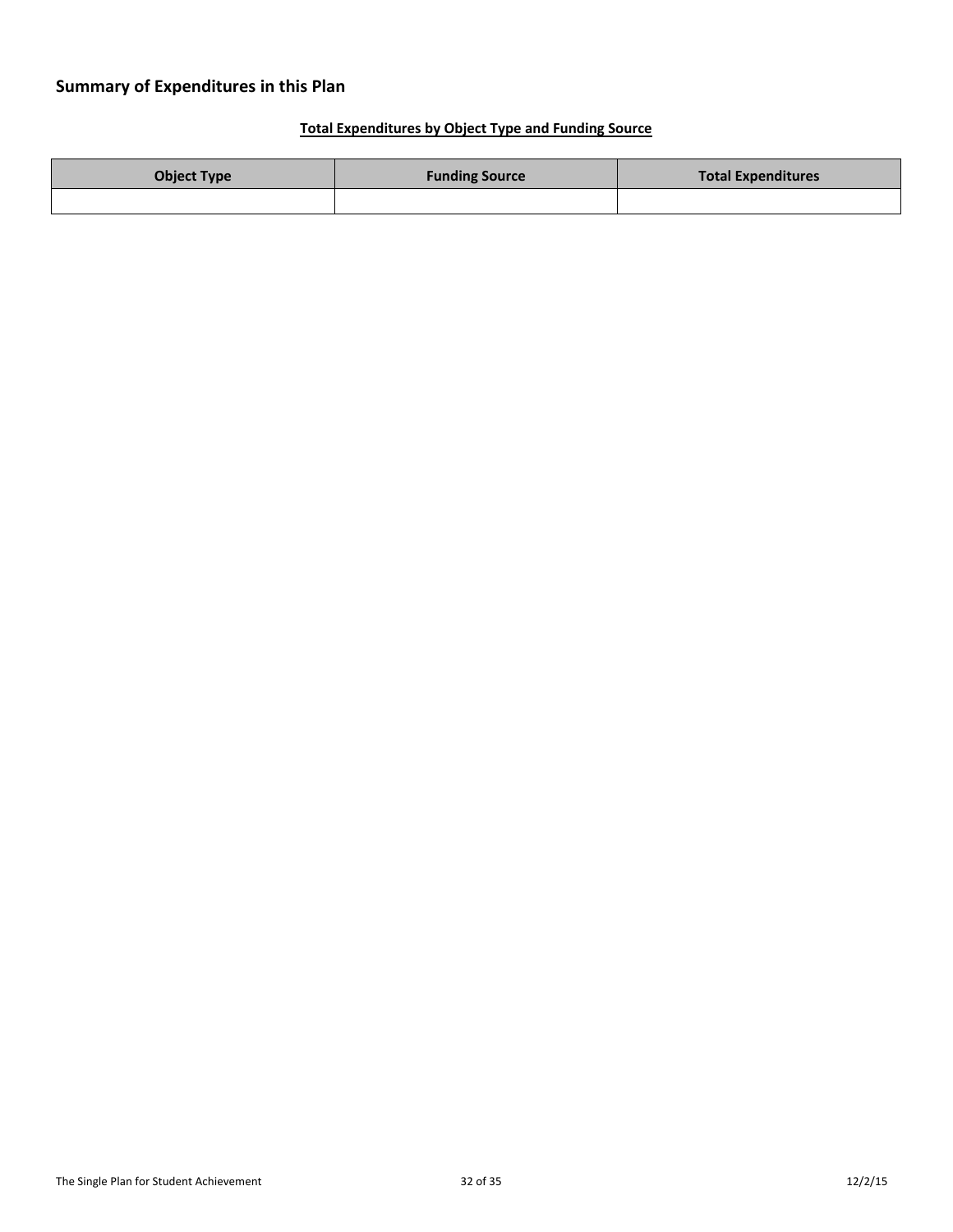### **Total Expenditures by Goal**

| <b>Goal Number</b> | <b>Total Expenditures</b> |
|--------------------|---------------------------|
| Goal 1             |                           |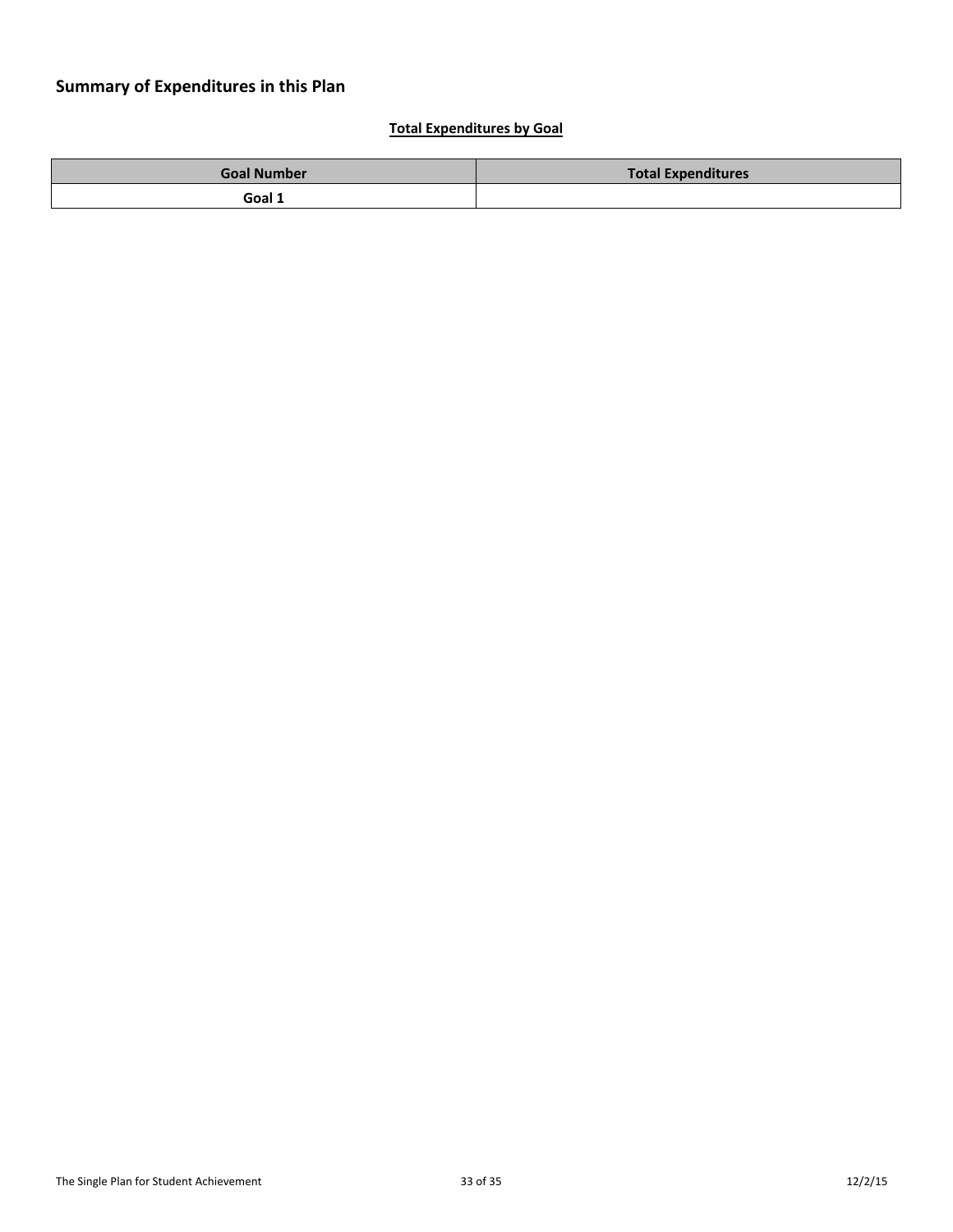# **School Site Council Membership**

California Education Code describes the required composition of the School Site Council (SSC). The SSC shall be composed of the principal and representatives of: teachers selected by teachers at the school; other school personnel selected by other school personnel at the school; parents of pupils attending the school selected by such parents; and, in secondary schools, pupils selected by pupils attending the school. The current make-up of the SSC is as follows:

| <b>Name of Members</b>               | Principal | Classroom<br><b>Teacher</b> | Staff<br>School<br>Other | Communit<br>Parent or<br>Member | Secondary<br><b>Students</b> |
|--------------------------------------|-----------|-----------------------------|--------------------------|---------------------------------|------------------------------|
| Raeanna Thomasson                    | Χ         |                             |                          |                                 |                              |
| <b>Gail Chambers</b>                 |           | X                           |                          |                                 |                              |
| Lynn Byrne                           |           |                             |                          | X                               |                              |
| Corine Handy                         |           |                             |                          | X                               |                              |
| Matt Johnson                         |           |                             |                          |                                 | X                            |
| <b>Elaine Peltier</b>                |           |                             | X                        |                                 |                              |
| Numbers of members of each category: |           |                             |                          |                                 |                              |

At elementary schools, the school site council must be constituted to ensure parity between (a) the principal, classroom teachers, and other school personnel, and (b) parents of students attending the school or other community members. Classroom teachers must comprise a majority of persons represented under section (a). At secondary schools there must be, in addition, equal numbers of parents or other community members selected by parents, and students. Members must be selected by their peer group.